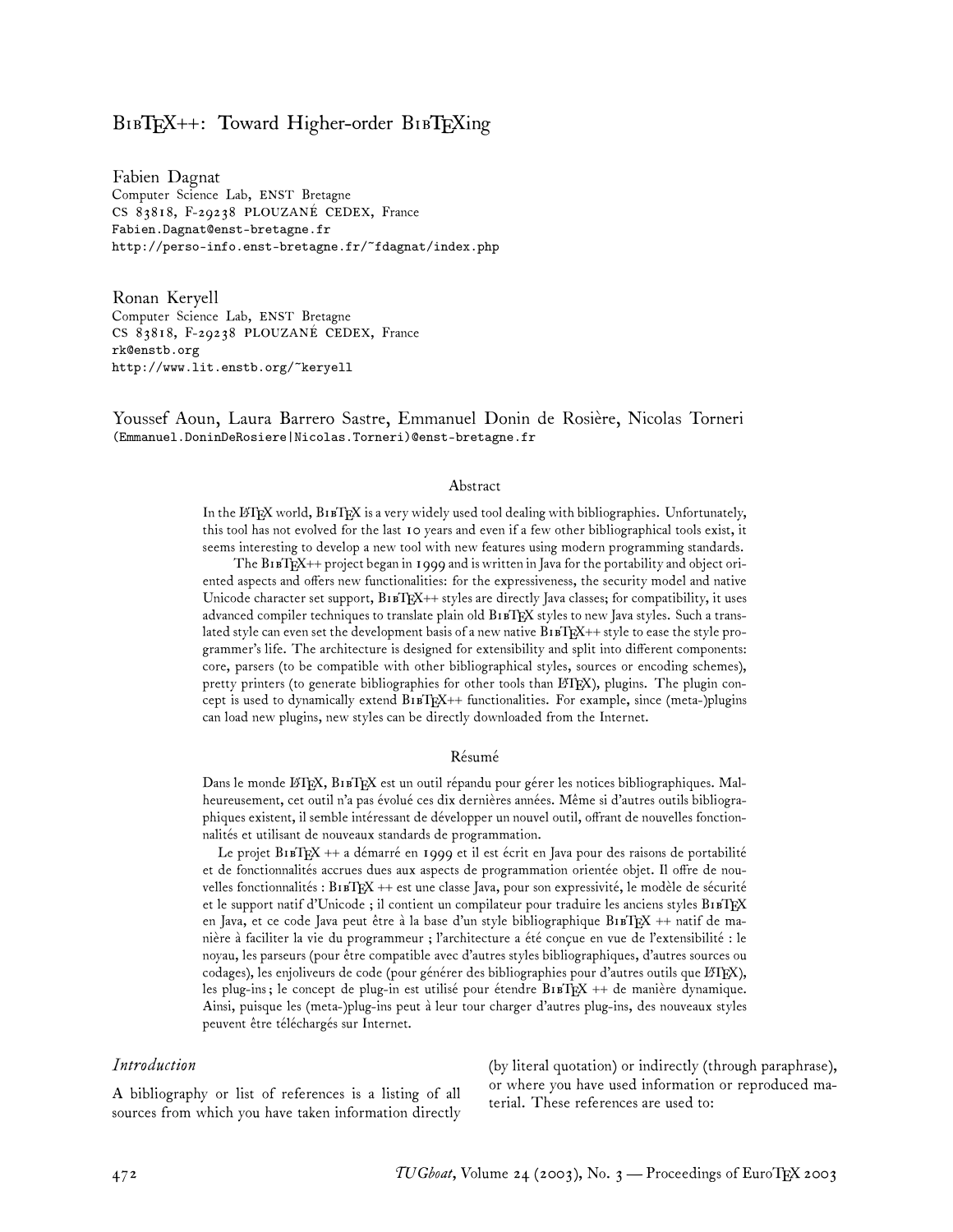- clearly identify each document. So it provides some identification elements to allow the reader to look for these documents in library catalogues or anywhere else. In most cases, these identification elements are normalized  $\lceil 17 \rceil$  (we often use the name of the book, the author, the editor, ... ), but because of the digital revolution, there are more and more document types (web pages for example) and identification elements (e-mail,  $\nu$ RL, ...). So the management of the references has become more and more difficult;
- enable the reader to consult the sources you have used with a minimum of effort. Thus we have to indicate precisely where (on which page, the electronic location) or under which circumstances (personal interview, e-mail) you obtained the information.

Unfortunately, creating a bibliography has always been a headache for typographers: if the article talks about "Larousse (2002)" as a book introducing metamiddleware [20] and in the bibliography "Larousse 2002" is described instead as a French cookbook, there has clearly been a problem somewhere. Another problem is that each journal has its own bibliography style, so bibliographical management software has to allow the user to create his own style and send it to other people.

Fortunately,  $BIBT_{X} [23]$  is a popular tool used by the  $\Delta F[X \mid 21]$  community to generate bibliographical notices in publications. If there are also many other tools available  $[q]$ , this one suits very well the LATEX philosophy and is well integrated with it: the user describes what she wants with a mark-up language without having to dive into the deep layout details: the  $\rm \mathbb{F} \rm F \rm \mathbb{F} \rm F \rm \mathbb{F}$  infrastructure will use some styles to typeset the presentation from the high level content description.

The citation matter is stored in a database (a file with a . bib extension) and  $BIBTFX$  picks from the . aux file the needed information according to the citation marks placed in the  $\LaTeX$  document (.tex file) by the author. A typeset version of the bibliography is made by BIBTEX to the .bbl file by using a .bst bibliography style file. The work-flow is summed up in figure  $I[\![13]\!]$ .

There are a lot of bibliographical styles available for B1BTEX targeted at many different scientific journals, book styles, etc. The user needs only to select the desired style and the bibliography notice is generated from her common bibliographical reference database. There are also a lot of such bibliographical reference databases available on the Internet that can be used directly, such as  $\lceil 22 \rceil$ .

There are many tools targeted at easing the management of all these BIBTEX files: database tools, editors, ... For example to write this article we used the grand Emacs multi-platform text editor that has various



FIG. 1: BIBTEX work flow.

modes to deal with a LATEX document in various coding systems: the great  $AUCT$ <sub>EX</sub> mode [1] to deal with many things in the  $\mathbb{F}E[X]$  source file, refTEX  $[7]$  to deal with citations and cross-referencing, such as a bibliography browse-and-pick mode, and some BIBTEX editing modes.

A lot of BIBTEX record databases are also widely available on the Internet through bibliographical servers such as CiteSeer [22] and it is often easy to get some BIBTEX records from few keywords.

Even though there is so much material available for BIBTEX, BIBTEX is old, does not evolve anymore and has many shortcomings according to modern tool standards: the character encoding is constrained to an 8-bit variant, it is difficult to mix different languages on the database side or on the document side, memory usage is selected at compile time, style programming is done in a language that is rather optimized for the implementation efficiency and not for the style programmer's brain. The tool lacks extensibility and such modern features as network awareness.

This is why we began the  $B1BT_{F}X++$  project in 1999 as a way to extend the  $B1BTKX$  functionalities without throwing away the B1BTFX compatibility, databases and styles.

In this article we present first the basic functionalities in  $B1BTEX++$  (§ 'B1BTEX++ functionalities'), then the software architecture in § 'Software architecture of  $B1BTRX++'$  with some emphasis on our  $B1BTRX++'$ ( $\S$  'Software architecture of the Bistro BST to JAVA compiler') and the plugin architecture (§ 'Plugins and metaplugins').

# B*TEX++ functionalities*

The  $\operatorname{BirTF\!X}{\rm ++}$  name has been chosen to assert a  $\operatorname{BirTF\!X}$ compatibility with an improvement comparable to the object-oriented add-on from the  $C$  to  $C++$  languages. The ordinary  $B1BT_{X++}$  user does not have to embrace the object oriented architecture of  $B1BT_X^+$ , but this is not the case for the style programmer (and of course the  $B1BTRX++$  programmers).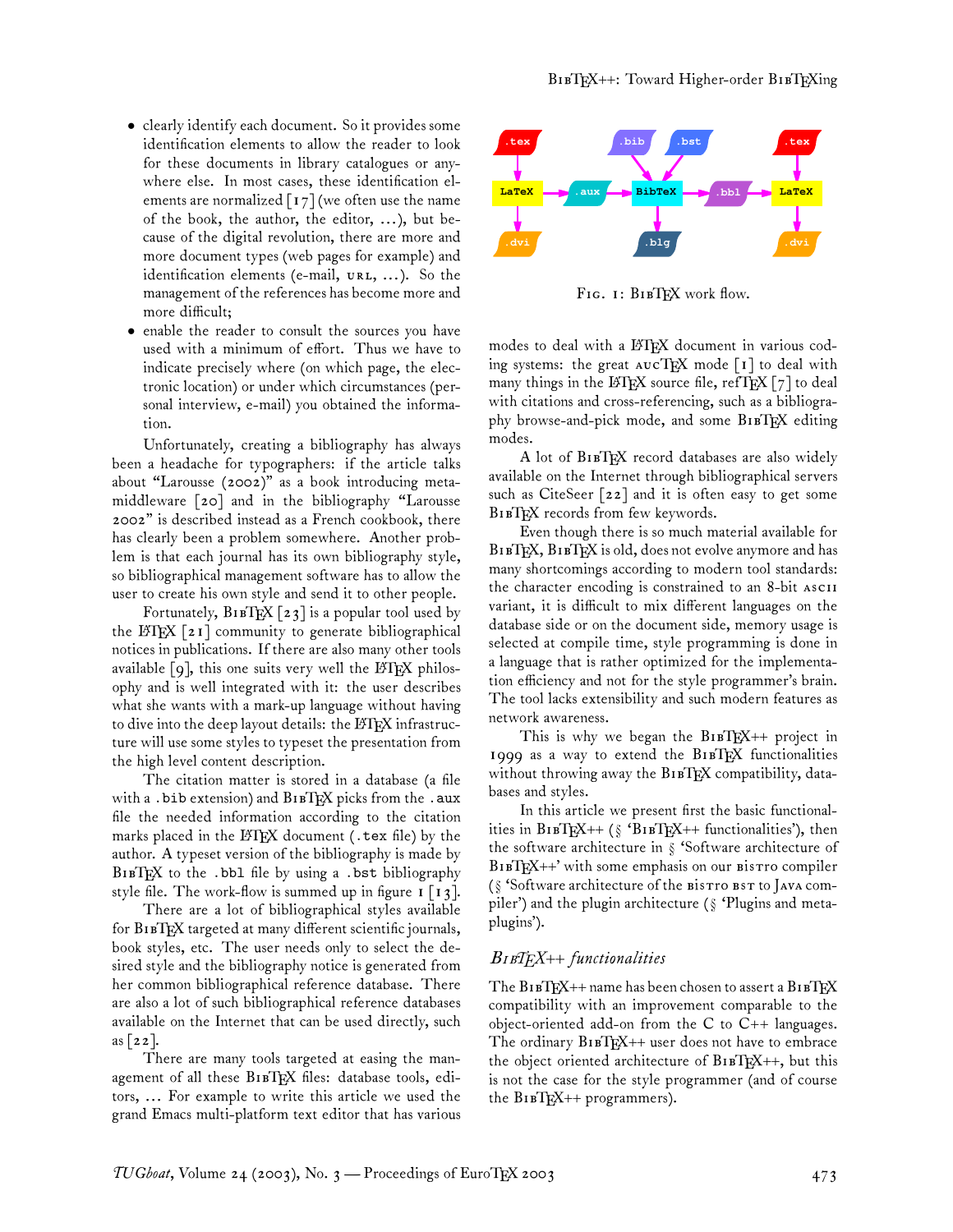}

BIBT<sub>E</sub>X compatibility Since BIBTEX is a very widely used tool, compatibility with the old BIBTEX is a requirement.

 $B1BTRX$  usage is simple; the first thing to do is to create the database file (a file with a .bib extension) or better to use an old one with at least the bibliographical references that are used in the article being produced with LATEX. Each reference record has a type chosen from the 13 possible default types (article, book, conference, thesis, ... ) and is composed from various fields such as its key (used to cite this reference from the LATEX file), its title, its author(s), the publication year and so on such as:

```
@BOOK{LaTeX:companion,
      Author = {Michel Goossens
                 and Frank Mittelbach
                 and Alexander Samarin},
      Publisher = {Addison-Wesley},
      Title = {The \Lambda}{\normalsize} Companion},
      Year = 1994}
```
This reference describes a book and can be cited with the key LaTeX:companion. If there are several authors, they are separated by an and. Plain LATEX can often be put in most of the fields such as the \LaTeX{} in the previous Title. There are numerous kinds of fields (23) available to be used to define a reference. According to the reference type, a field can be mandatory or optional. Other fields can be used for extensions or information since they will be ignored by  $B1BTRX$  itself.

Once the reference file is created, the reference must be inserted in the LAT<sub>E</sub>X document. For this purpose a  $\text{cite}(\text{key})$  command is put where a reference to  $\langle \textit{key} \rangle$  is to be cited. Thus with the previous example inserting in the text "\cite{LaTeX:companion}" will appear as " $[I3]$ ".

One instructs  $\Delta E[X]$  to use a bibliography  $\langle$ style $\rangle$ with \bibliographystyle{ $\langle style\rangle$ } and to insert the bibliography somewhere in the document from the database  $\langle bib\text{-}base\rangle$ .bib with a \bibliography {\\dib-base}}

When run,  $BIBT$ <sub>F</sub>X picks in the  $\langle document \rangle$ .aux file the needed information given by the citation marks placed in the L<sup>AT</sup>EX document ( $\langle$  *document*). tex file) by the author. A ready-to-typeset version of the bibliography is made by  $B$ 1BTEX to the  $\langle \text{document} \rangle$ . bbl file by using a  $\langle$ *style* $\rangle$ . bst bibliography style file and the citation matter found in the .bib file(s). Error and information output goes to the  $\langle$  *document* $\rangle$ . blg file. The work-flow is summed up in figure  $I[\begin{bmatrix}1\\3\end{bmatrix}]$ .

BIBTEX comes with some predefined styles but it is also possible to program other styles, for example to accept a url field to cite Internet information. All these styles are defined in . bst files that are used by BIBTEX FUNCTION {sort.format.names}

```
\{\ \'s :=
 #1 'nameptr :=
 ^{\rm{III}}s num.names$ 'numnames :=
 numnames 'namesleft :=
    { namesleft #0 > }
    { nameptr #1 >
        { " " * }
        'skip$
      if$
      s
      nameptr
      "{vv{ } }{ll{ }}{ ff{ }}{ jj{ }}"
      format.name$ 't :=
      nameptr numnames = t "others" = and
        { "et al" * }
        { t sortify * }
      if$
      nameptr #1 + 'nameptr :=
      namesleft #1 - 'namesleft :=
   }
 while$
```
FIG. 2: BST sample code.

to generate the bibliography according to the work flow described in figure 1.

From the user point of view, these concepts are also used in B1BTEX++ *texto* with all the old B1BTEX styles available too.

The style files are written in the BST language.<sup>1</sup> This is indeed an awful stack-based language rooted in the sixties that was chosen for an easy implementation of BIBTEX concepts: it is simple to parse and to execute on a computer. The dark side is that the programming burden is put afterwards on the style programmer. BST code looks like that in figure 2 and there are 1258 such lines in the classical alpha.bst...

It is clear that building a new style from scratch is a *tour de force* and often basic programmers will change only few details. Fortunately there are many styles available already that can fit most needs, and there are also some custom style generators  $\lceil 5 \rceil$ .

*Extensions to* B*TEX* A basic extension is to be able to deal with encodings other than plain ASCII and more generally to be multilingual. Since  $B1BT_{E}X$  can sort the bibliography, a localized sort according to the document language is to be introduced.

<sup>1.</sup> According to its author, this language has no name in fact. But for the clearness of this article we call it "BST".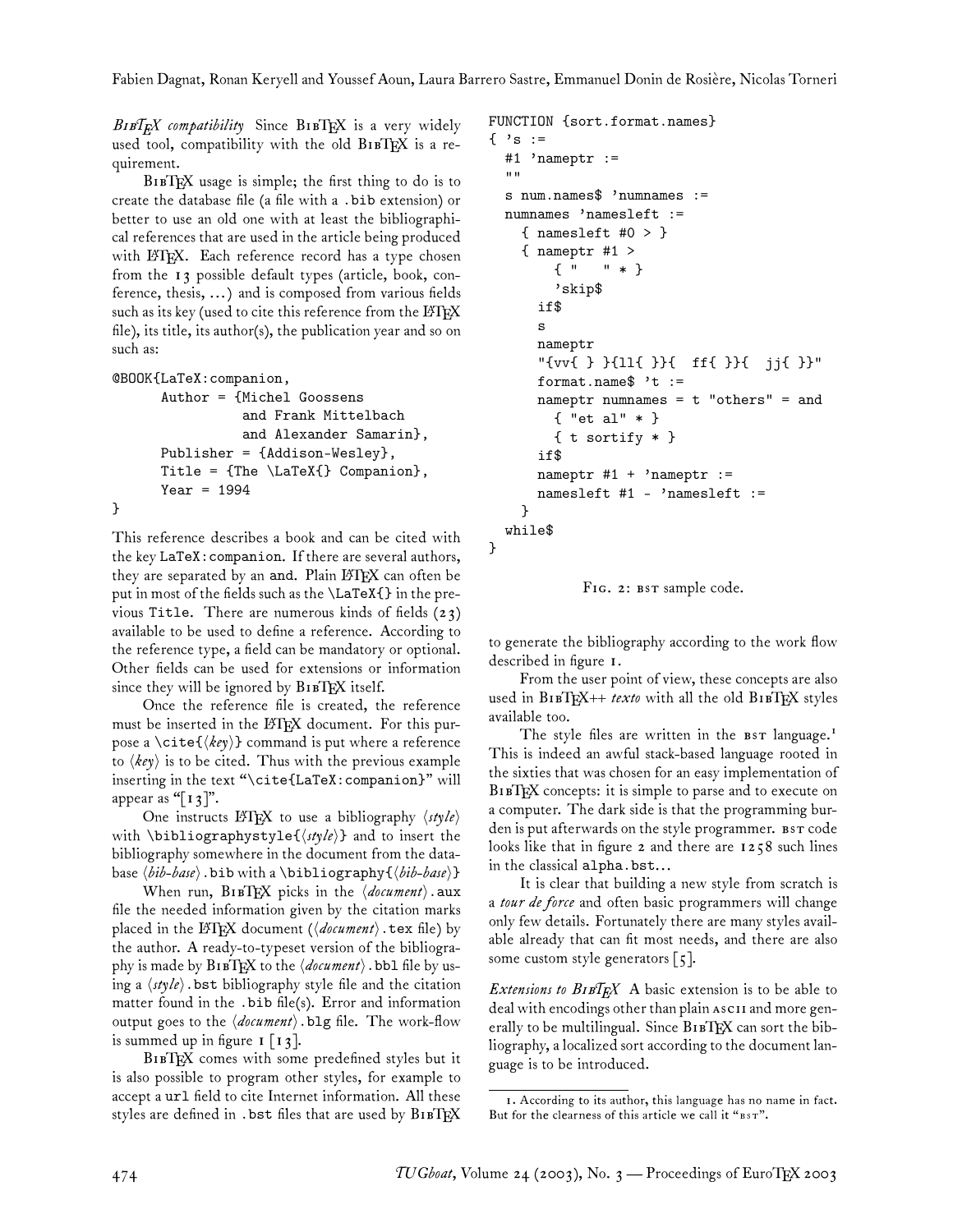A tool designed today could hardly escape the networked world, so B1BTEX++ must have a way to access world-wide on-line bibliographical databases through the Internet.

The  $s$ r language in  $B_1$   $F_X$  lacks some expressiveness and a new language should be designed instead of trying to extend the old one. Some modern features should be added to allow scalability and extensions, for example by using an object oriented language. But we also want compatibility with the old BIBTEX styles that are written in BST, so this is rather tricky.

Besides,  $B1BTRX$  targets only  $BTRX$ ;  $B1BTRX++$ could also target other typesetting tools or other bibliographical database concepts.

But since  $B1BTRX++$  is still a work in progress as a general bibliographical workbench, there are many new functionalities that are not yet implemented or even not envisioned yet.

*Style programming in BIBT<sub>F</sub>X++* If we have to define a new language for  $B1BTRX++$  it should be a clearer language than BST.

A good candidate is to choose a domain specific language (DSL). From a programmer point of view it is yet another (less) cryptic language to learn that is still cumbersome. The expressiveness may not suit everyone's needs, and we may extend the language later to fit some usages.

On the other side, if we want a language as expressive as any another computer language, why not use such a language? If we choose an object oriented language, all the domain specific aspects could be seamlessly hidden in objects dealing with all the bibliographical stuff.

Since in  $B1BTRX++$  there is no particular performance requirement, this solution is acceptable.

The next question is to select an implementation language. We want  $B1BTRX++$  to be portable, programmed in a clean language from a syntax and object point of view that can deal with big programs. The language should come with a lot of standard libraries to deal with all the modern programming ways (Unicode, Internet, ... ), and widespread enough to avoid the *yet another weird-language to learn* syndrome.

Of course there is no one-stop answer and we cannot escape some trade-offs. From our point of view, Java has been considered as a good candidate.

The  $B1BTRX++$  core is thus directly written in Java for expressiveness and simplicity. All the generic library functions and classes to deal with bibliographies in  $BIBT_FX++$  have been rewritten in Java too.  $BIBT_FX++$ can run on every machine for which we have a run-time and a compiler.

For internationalization, Unicode is natively accepted in JAVA, we inherit all the JAVA locale stuff and even specialized collators for international sorting so important in BIBTEX.

Of course choosing a language different than the original BST language does not solve at all the BIBTEX compatibility issue. This one can be solved by implementing  $B_1$   $B_1$  $E_2$  as an add-on in  $B_1$  $B_1$  $E_2$  $E_3$ ++, which would remove a lot of interest in B1BTEX++, or add a translation process from BST to the new programming style in BIBTEX++.

This last approach is more challenging but far more interesting since the translated old BST styles can be used as the basis of new style developments. This translation process is more deeply described in § 'Software architecture of the Bistro BST to JAVA compiler'.

*Extending* B*TEX++ further: plug-ins and meta-plug-ins* Extensions in the old BIBTEX to deal with new concepts are quite difficult to develop since code must be added directly in the BIBTEX source.

In a modern tool, it is mandatory to use a more incremental and tractable approach even for an inexperienced user by allowing loadable add-ons or plugins instead of needing to dig into the code to change its behavior. A plugin is a piece of code (a module) that can be added to  $B1BTRX++$  to increase its functionality without having to change the native  $B1BTK++$  infrastructure.

Plugins should be able to modify any  $B1BTRX++$  behavior without corrupting the original design. Of course there is compromise to be found between expressiveness and complexity.

We present further the kind of extension one can expect with the plugin concept applied to different parts of BIBTEX++ (described later in  $\S$  'Overview of the BIBTEX++ architecture').

*Parsers* A natural extension needs to regard the input syntax that  $B1BTRX++$  can accept. New parsers can be written and used to change any information source into some internal abstract representations of the tool.

The bibliographical source could be changed to directly use the CiteSeer database [22] through the Internet, use some xML database or any other bibliographical database tool instead or in addition to the old .bib syntax database.

The input selection, normally read from the .aux file to pick \cite information, could be extended to deal with OpenOffice, DocBook or Word<sup>TM</sup> documents.

*Prettyprinters* Since B1BTFX++ can be seen as a parameterized compiler that deals with some internal bibliographical representations, it could be nice to target other output formats than LATEX such as an OpenOffice, DocBook or Word<sup>TM</sup> document syntax or to automatically internationalize a style from one language to another.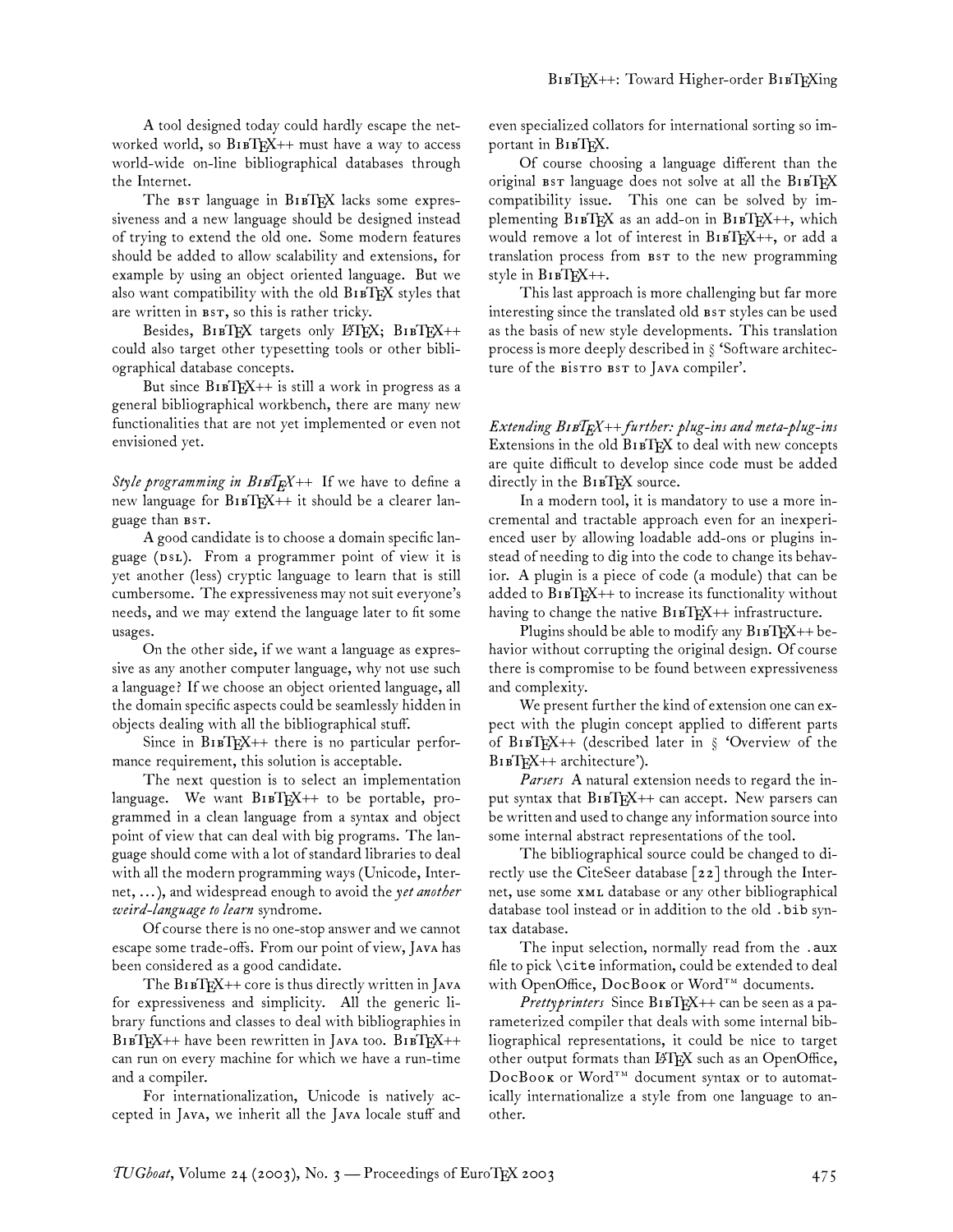Fabien Dagnat, Ronan Keryell and Youssef Aoun, Laura Barrero Sastre, Emmanuel Donin de Rosière, Nicolas Torneri

In an easier way,  $B1BTRX++$  could be used to translate a .bib file to another bibliography database format or apply some basic manipulations on bibliographical databases (sorting, merging, ... ).

*Style transformation* More generally, adding some features to already existing styles is useful to revive some of the old-fashioned styles; for instance, adding new url records to old styles written before the Internet wave.

To make a bibliographical database or a researcher publication list [19] available on the Internet it could be useful to be able to fetch, close to the typeset bibliographical notice, the .bib record itself that was used to generate the notice if someone wants to cite it in her article. This could be done in any style by using an appropriate plugin.

*Metaplugins* Whereas BIBTFX did not evolve for many years,  $B1BTRX++$  should rapidly evolve according present programming and Internet standards. A natural way is to use mobile code concepts in  $B1BTEX++$ , code that can also be downloaded by a plugin itself. Since it is a plugin that can fetch from the network other plugins it has been nicknamed 'meta-plugin' in  $B1BTRX++$ .

One can embrace various future uses of this concept.

First, to write this paper we could have picked all the BTEX++ bibliographical style from the *TUGboat* web site.

On the  $B1BTRX++$  web site we could have a page referencing all the bibliographical databases available on the Internet. A plugin associated with this page could download other plugins to deal with each database we are interested in.

If a new typesetting tool is introduced, its author could provide on her site some plugin material for  $BIBT<sub>F</sub>X++$  to be compatible with that new tool. The  $B1BTRX++$  user would only provide to the meta-plugin the plugin address.

We will see in § 'Security model' how to circumvent the obvious security issues related to this kind of mobile code in the wild.

*Plugin syntax* To remain close to the existing LATEX and BIBTEX interaction syntax we do not add new LATEX macros but rely on the current ones, merely adding special keywords inside the \bibliography and \bibliographystyle macros.

Of course plugins can also be included from the  $B1BTRX++$  invocation line or with another mechanism to suit other input formats than LATEX.

To avoid conflicts with other tools that could also use this kind of extensions, a naming space beginning with :bibtexpp is used.

For example if a user from the computer science community wants to directly use citations from the Cite-Seer database [22], this will be chosen with

\bibliography{:bibtexpp:plugin:citeseer}

If a user wants to add a plugin style to automatically add the output of a url attribute if any from the database at the end of the typeset bibliography item, the following will have to be added

#### \bibliographystyle{:bibtexpp:plugin: add-attribute:url}

or more generally to add the output of some specific attributes description and summary

\bibliographystyle{:bibtexpp:plugin: add-attribute:list:description,summary}

or all the attributes with

\bibliographystyle{:bibtexpp:plugin: add-attribute:all}

Plugins themselves can be downloaded from the de $fault B1BTRX++$  network repository defined in its code with, for example

### \bibliographystyle{:bibtexpp:plugin:meta: beautiful-bib}

of from any other place by defining a URL such as

### \bibliographystyle{:bibtexpp:plugin:meta: URI:http://nice.bib.org/beautiful-bib}

If the  $B1BTRX++$  installation is a little bit old, some plugins may be absent from the local distribution but present in the  $B1BT_{E}X++$  Internet repository. To be able to compile documents without choking,  $B1BTRX++$  can be used in an automatic metaplugin way where any lacking plugin will be retrieved from the repository.

If other plugins have been registered on the naming global  $BrBFX++$  directory but reside on other servers, a proxy-plugin will be downloaded to download later the real plugin code from its server.

Naming clashes should be avoided either with the current LATEX best practice for package names or by using a hierarchical naming space mimicking Java class naming space or URL names.

Indeed a plugin call can be defined equally well in either the \bibliography or \bibliographystyle macros, but according to the plugin role, one may be more logical than the other.

The basic compatibility with LATEX and BIBTEX is based on the fact that some macros with this syntax will only generate warning in BIBTEX without stopping the LATEX compilation. Of course, the bibliography of the document will be lacking or at least incorrect, a user without  $B1BTRX++$  will be able to have an approximation of the document.

More expressiveness can be used with new macros, defined in a new package bibtexpp, if this compatibility is not mandatory.

Of course, a parser plugin can itself define a new plugin definition or parameter syntax to deal with other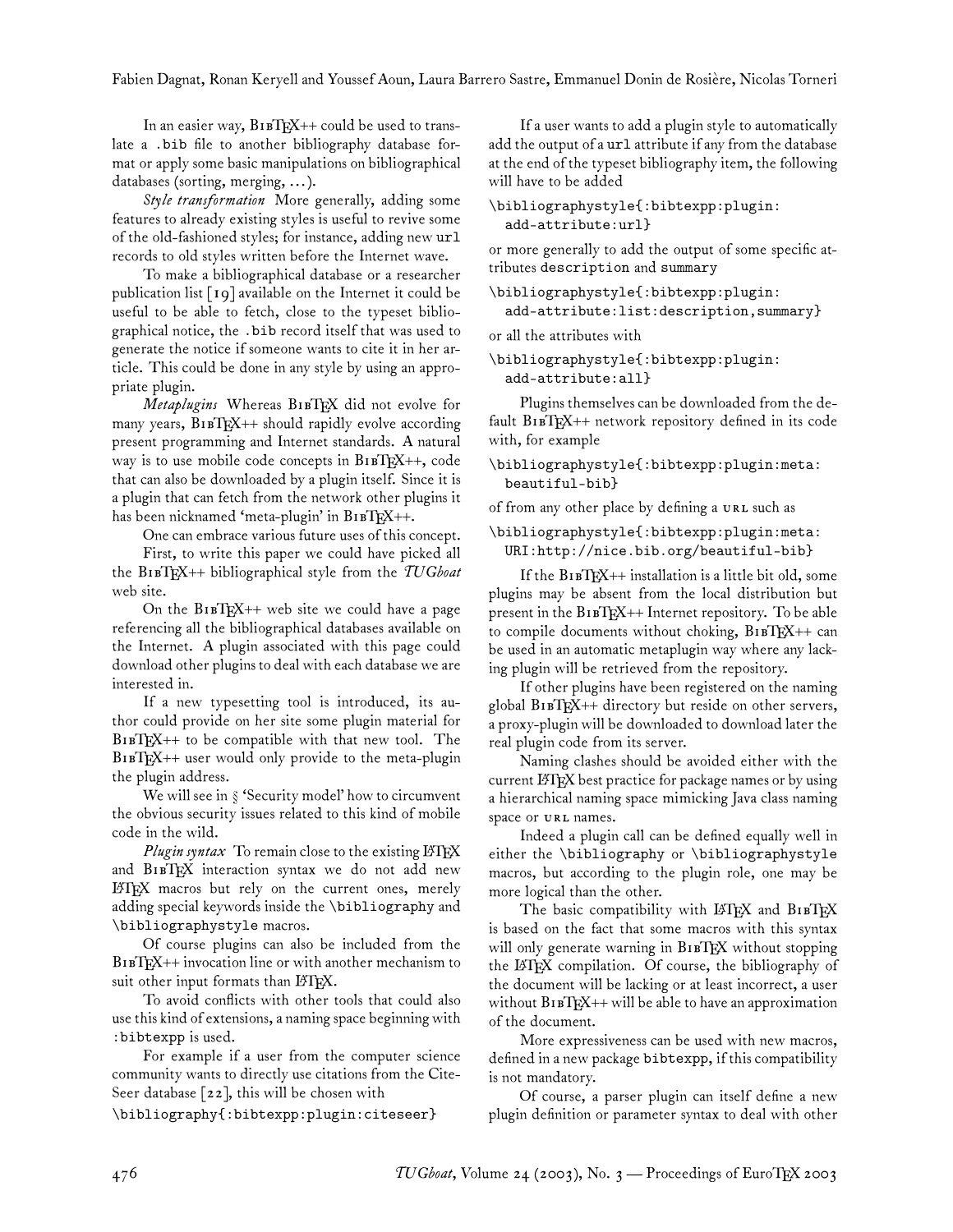

FIG.  $3:$  BIBTEX++ work-flow.

input languages such as with  $\bf{DocBook}$  or  $\bf{Word}^{TM}$  documents.

## *Software architecture of* B*TEX++*

*Overview of the BIBTEX++ architecture* In BIBTEX++ we are specially interested in the software architecture point of view since the project began first with the challenging idea of compiling the BST language into something newer and more expressive.

The principal elements of this architecture are closely related to the  $B1BTRX++$  data-flow, and are summed up in figure 3.

To be more generic and more scalable, output is handled by prettyprinters of internal representations, and input is read by parsers that build a common internal representation. In this way, we have only to define a new prettyprinter or parser to deal with a new format, without having to change the  $B1BT_{E}X++$  internals.

The parsers are made with Sablecc  $\lceil$  12], a compiler compiler for JAVA written in JAVA. Unlike other compiler compilers (such as JAVA Cup, for example  $\lceil 14 \rceil$ ), we do not need a specific library to use the generated compiler. So users only need JAVA to execute  $B1BTRX++$ .

- The AUX parser which tries to obtain the name of the style, database filenames, and information about languages used in the LATEX file.
- The BIB parser which converts databases to a list of Java objects.
- The parser which transforms a style file into a syntax tree.
- The BST compiler. It takes this syntax tree and makes a JAVA style file from it. It also tries to correct some common errors in BST files and optimize the output code.

 $B_{IB}T_{F}X_{++}$  core The core deals with all the basic BIBTEX++ infrastructure, from bibliographical concepts to house-keeping and the data structures used by various abstract internal representations.

All the  $B_1$   $B_1$  $B_2$  functionalities that can be used by the various bibliographical style are implemented in a core library.

*Bibliography back-end* This relatively simple part outputs the internal style execution into a file usable by the typesetting tool to be used. Right now, a .bbl file to be used by LATEX is generated but by changing this prettyprinter other output could be generated for another tool.

*Document front-end* It is organized according to a strategy pattern to be able to deal with various document formats.

Right now a Sablecc parser has been written to deal with LATEX only.

*Bibliographical database front-end* This front-end also follows a strategy pattern to cope with various database formats.

A Sablecc parser has been written now to read only BIBTEX bibliographical database in the . bib format.

*Caching BIBTEX++ styles* BIBTEX++ styles can be stored on the computer running it, as with  $B1BTEX$ , but can also be retrieved from the network or translated from an old BIBTEX BST style.

If the first access method is quite fast, the two other ways may be deadly slow compared to it. This is why a cache architecture has been added in the  $B1BTRX++$ style pipe to avoid fetching again and again a remote  $B1BTEX++$  style or translating a style from  $B1BTEX$  format on every  $B1BTEX++$  run.

Software architecture of the *Bistro BST* to JAVA compiler Now we consider the Bistro compiler for translating BST to Java. See figure 4.

 $The$   $B$ IBT<sub>E</sub>X stack-based input language  $B$ IBTEX++ .bst files use a stack-based language: it is a type of lan-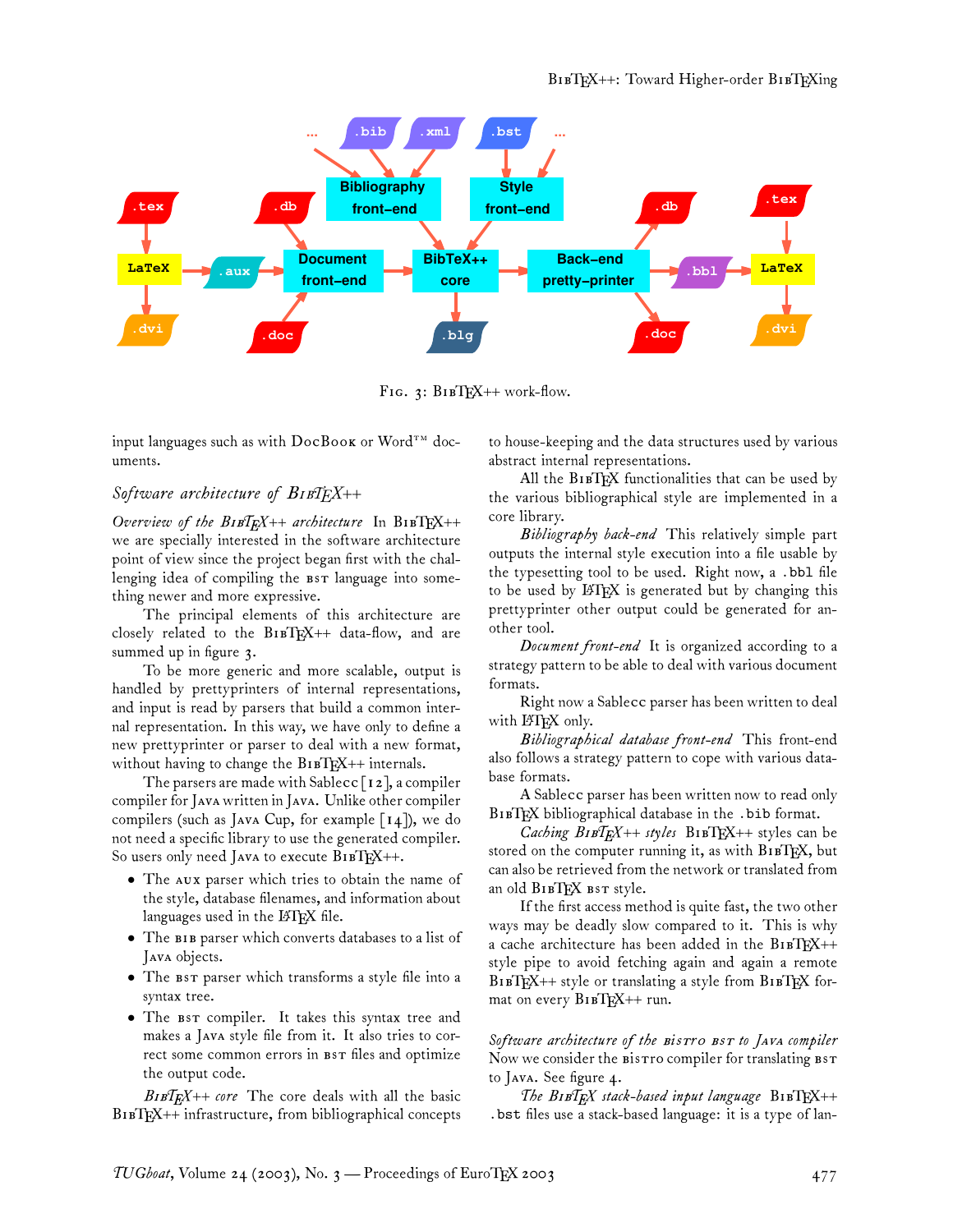

FIG. 4: Compilation work-flow.

guage where you push the data to manipulate on a stack. Also, functions store their results on this stack. The syntax uses a reverse polish notation (also called postfix notation). For example, to compute  $2 + 3$ , you first push 2 and 3 on the stack and then call the add operator, so you have to write something like this: 2 3 +.

*Some stack-based languages* We may cite as stackbased programming languages:

- Forth, used in many fields, especially embedded control applications;
- PostScript, used primarily in typesetting and other display purposes. Because the majority of Post-Script code is written by programs, it can also be regarded as an intermediate language;
- RPL (reverse polish LISP), the language of the  $HP-48$ calculator. It is a run-time type-checked language with mathematical data types (it is on a calculator) and has a Forth-like syntax;
- the  $B1BTRX$  style ( $BST$ ) language, the stack-based language used for processing BIBTEX databases.

Although stack-based languages are sometimes used as programming languages, they are more popular as intermediate languages for compilers and as machineindependent executable program representations. As intermediate languages may be listed:

- the ucsp p-code used in the ucsp system, an operating system well-known for its Pascal compiler. Pcode was either interpreted or compiled to native code. We can find today P-code compilers for more recent systems;
- the Smalltalk-80 bytecode is the intermediate language of the Smalltalk-80 system.

Some other stack-based languages target several machines as machine-independent languages, notably:

• the Java bytecode output from compiling a Java file. It can be used on every system supported by J because it will be interpreted by the  $JVM$  (Java Virtual Machine).

Unfortunately computers are mainly register machines<sup>2</sup> and it is not easy to implement directly and efficiently a stack-based language. That is another reason why stack-based languages are not frequently used. Today, there are 3 ways to execute a stack-based language on register machines, via:

- an interpreter. The execution is dynamic but very slow;
- a compiler that statically transforms the code into target one;
- a source-to-source translator to convert stack-based code into a high-level language that is then compiled for the target. It allows the code to be executed on many different systems if the high-level language is well-known and widely used.

BST language A style file for BIBTFX is a program that formats the reference list in a certain way. For example, a style file can sort the reference list in alphabetical order using the author names, and italicize titles.

The  $\texttt{BST}$  language  $\lceil 23 \rceil$  is a domain-specific language using ten commands to manipulate language objects (constants, variables, functions, the stack and the entry reference list). A string constant is between double-quotes like "abcd efgh" and an integer constant is preceded by an # like #23. There are also three different types of variables:

- global variables, declared by INTEGERS or STRINGS commands;
- entry variables, which can be strings or integers, with a value assigned for each entry of the list;
- fields, which are read-only strings. They represent information from the curent reference item, so each one has a value for every entry.

Among the 10 BST commands available, here are some of the more interesting ones:

- ENTRY declares the fields (in the bibliography databases) and the entry variables. crossref is a field which is automatically declared (used for cross referencing) and sort.key\$ is an entry variable (used for sorting references), also automatically declared;
- ITERATE executes a single function for each entry in the reference list. These calls are made in the list's current order;
- READ reads the database file and assigns to fields their value for each entry;
- REVERSE performs the same action as ITERATE but in reverse order;
- SORT sorts the reference list in alphabetical order according to sort.key\$.

<sup>2.</sup> There is probably no other popular architecture since the Transputer  $\lceil 16 \rceil$ .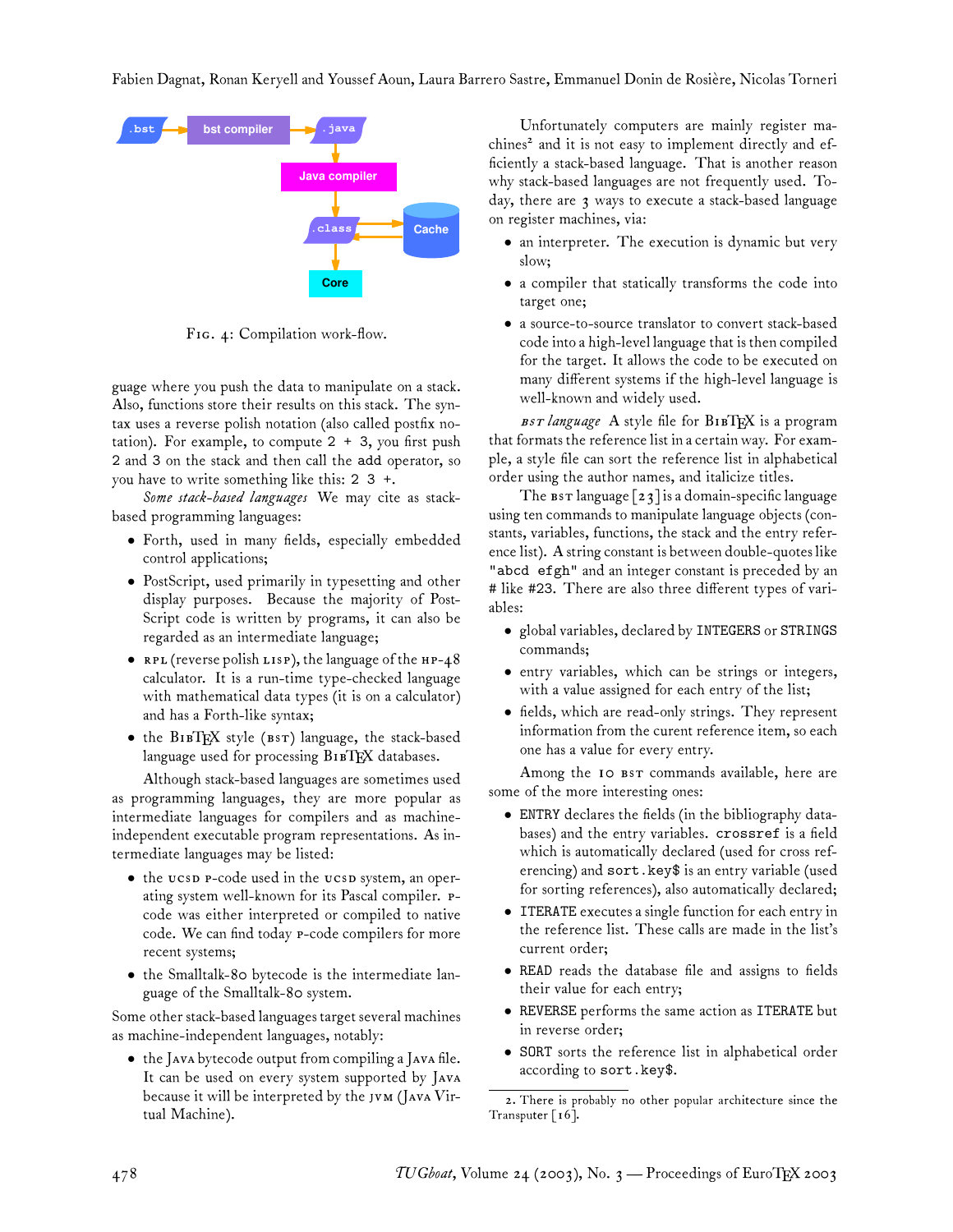All these commands support defining the structure of a style file. But with them, we can not manipulate variables. This is why 37 built-in functions have been declared in B1BTEX, from integer and string computations to control-flow operation (if\$, while\$, ... ) and the write\$ which writes the top string item into the .bbl file (the BIBTEX output). With all these built-in functions and commands some other new useful and more complex functions can be designed such as:

```
FUNCTION {and}
    { 'skip$
    { pop$ #0 }
  if$
}
```
This function calculates the "logical and" between two numbers: if the first element on the stack is greater than 0 (meaning "true"), skip\$ is executed so this function returns the second element on the stack. Else, pop\$ #0 is executed which puts 0 on the stack. We can see that, even with this over-simplified example, it is not very easy to understand the BST language:

- we are not accustomed to postfix stack notation;
- the number and the type of input and output variables are implicit;
- we have to read all the control structure in reverse order.

This explains why only a few people are able to program a new style in this language. So for  $B1BT_{E}X++$ , we will have to create a more expressive style language. But because of the need for compatiblity with BIBTEX, we'll have to transform this stack-based language into a standard one. So we will see how to remove the stack in a stack-based language.

*Stack removing in stack-based languages* A number of techniques have been proposed in the literature for this type of translation.

*Source-to-source translator* There are only a few source to source translators for stack-based language. The most famous research on this was done in  $\lceil$  10, 11] where Forth code was translated into C in order to increase the portability of Forth applications. Ideally, to use a Forth application on a special system, one should develop a special interpreter. However, if one transforms the Forth into C first, the program can be used on every system where a C compiler is available. Furthermore, no deep optimization of the translator is needed since the C compiler will optimize the output code.

Practically all the other source to source translators for stack-based language are JAvA decompilers like *kraka*toa [24] or mocha [25] which try to transform JAvA bytecode back into JAVA. With this, the idea is to get back the program sources from compiled files. Nevertheless, all these translators use the same algorithm and special



FIG. 5: Stack mapping to C variables.

optimizations for JAVA and JVM (JAVA Virtual Machine) bytecode.

In [11] the *f2c* Forth to C translator described uses several steps to convert Forth code to C language. The first is to split the code into its functions which will be processed independently. Then, *f2c* counts the number of input and output parameters for each function. The next step is to convert the elements on the stack into C's local variables, as shown in figure 5.

In that figure,  $p_0, p_1, \ldots$  represent the entry variables of each function and  $x_0, x_1, \ldots$  are used like local variables. This scheme ensures that stack items that are not affected by an operation do not have to be copied around between local variables.

Then *f2c* converts each Forth primitive into a C sequence. For example, if the top of the stack resides in  $x_1$ , the translation of + will look like:

```
Cell n1=x1;
Cell n2=x0;
Cell n;
n = n1+n2;x0=n;
```
{

}

```
/* top of the stack now: x0 */
```
This sequence is very long, but a good C compiler can compile it to only one instruction (sometimes, it can convert several sequences into one instruction). So the translation process always works like this:

- all the useful elements are declared as C local variables and are initialized;
- the C code for the Forth primitive is generated;
- the result variables are copied back to the stack.

*f2c* has also to convert all the control structures. Since Forth allows the creation of arbitrary control structures, it is easiest to convert them into C goto instructions and labels.

This translation mechanism must know the height of the stack everywhere in the Forth code, but it is not always possible. Sometimes the stack depth is unknown. For example, the instruction ?DUP 0= IF means that if the top of the stack is 0, replace it with the previous element on the stack, else we delete the element. So in this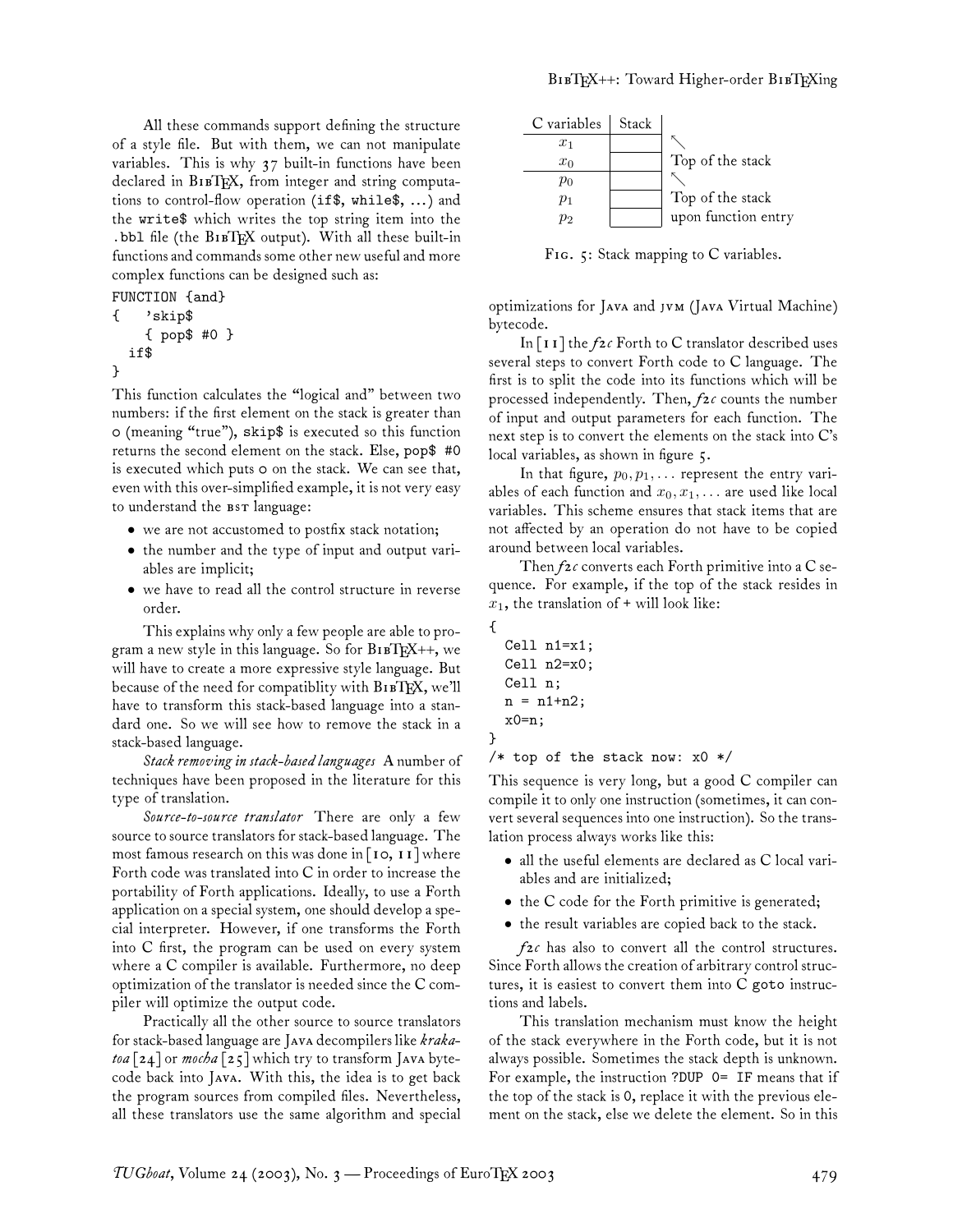case, *f2c* has to create a stack in C and use it throughout the whole function.

*Compiler* Source-to-source translators are not the only software which remove the stack in a stack-based language. Stack-based compilers do the same thing, but they convert this language into a low level one (often into mnemonic instructions). So their algorithms may be useful for  $B1BT_{E}X++$ .

RAFTS [10] is a framework for compiling Forth code. It tries to produce fast and efficient code, so it needs to use some optimization techniques and interprocedural register allocation to eliminate nearly all stack accesses because they slow down the execution of the program. RAFTS compiles all of Forth, including unknown stack heights.

RAFTS uses several steps to compile Forth code. The first step is to split the code into basic blocks. A basic block is a set of instructions which contains only simple primitives like literals, constants, variables, operators and stack manipulation instructions. So a basic block does not contain any branch or jump: all primitives are executed sequentially. Then RAFTs builds a data flow graph of this basic block.

After that, it converts the Forth primitives into mnemonic instructions and transforms all stack items into unlimited pseudo-registers. So all stack accesses within a basic block have been eliminated and the DAG (Directed Acyclic Graph) is now an instruction DAG. Then an instruction scheduler orders the nodes of the instruction DAG, i.e., it transforms the DAG into a list. This list is optimized to reduce register dependencies between instructions.

Now, we have a set of mnemonic blocks, but we have to connect them with control structures. Control flow splits (IF, WHILE and UNTIL) are easy to transform but control flow joins (ENDIF and BEGIN) are a little harder because the corresponding stack items of the joining basic blocks usually do not reside in the same register. So RAFTS needs to move some values around to have the same structure.

In order to have faster output code, three good register allocation algorithms are proposed: graph coloring register allocation [2], hierarchical graph coloring [3], and interprocedural allocators [4].

Another stack elimination in a compiler can be found in JAVA compilers. Today, faster and faster execution is needed for JAVA applications. Better JAVA performance can be achieved by *Just-In-Time* (JIT) compilers which translate the stack-based JVM bytecode into register-based machine code. One crucial problem in JAVA JIT compilation is how to map and allocate stack entries and local variables into registers efficiently and quickly so as to improve the JAVA performance.

LaTTe  $\lceil 28 \rceil$  is a JAVA JIT compiler that performs

fast and efficient register mapping and allocation for sparc machines. LaTTe converts Java bytecode (a stack-based language) to sparc assembler. It uses severals steps for this:

- first, LaTTe identifies all control join points and subroutines in the JAVA bytecode, via a depth-first traversal, in order to build a control flow graph  $(CFG);$
- then, it converts this bytecode into a CFG of pseudo spare instructions with symbolic registers;
- optionally, some traditional optimizations are performed;
- in the fourth step, LaTTe performs a fast register allocation, generating a CFG of real sparc instructions.
- finally, the graph is converted into a list of sparc instructions.

To transform the stack into registers, LaTTe uses symbolic pseudo-sparc registers whose names are composed of three parts:

- the first character indicates the type: a for an address (or object reference), i for an integer, f for a float, l for a long and d for a double;
- the second character indicates the location: s for operand stack, l for local variable and t for temporary variables used by LaTTe ;
- the remaining number distinguishes the symbolic registers.

For example, il2 represents the second local integer register. At the end of the algorithm, LaTTe transforms these pseudo-registers into real ones with two passes for each extended basic block:

- the backward sweep algorithm is a post-order traversal which collects information on the preferred destination registers for instructions;
- the forward sweep algorithm is a depth-first traversal which performs the real register allocation using that information.

Sometimes, we need to move some registers in order to reconcile register allocation at region join points because LaTTe uses these two algorithms on each extended basic block independently. So two blocks may not use the same register for the same item on the stack.

Globally, this method is very efficient: the output code of LaTTe is on average two times faster than the SUN JIT, and this speed comes particularly from the register allocation algorithm.

*Compiling* B*TEX styles to* B*TEX++* J *styles* The transformation of a typeless stack-based language into an object-based one is something quite unusual, and a bit complex. We planned a classical compiler architecture divided into several steps as shown in figure 6: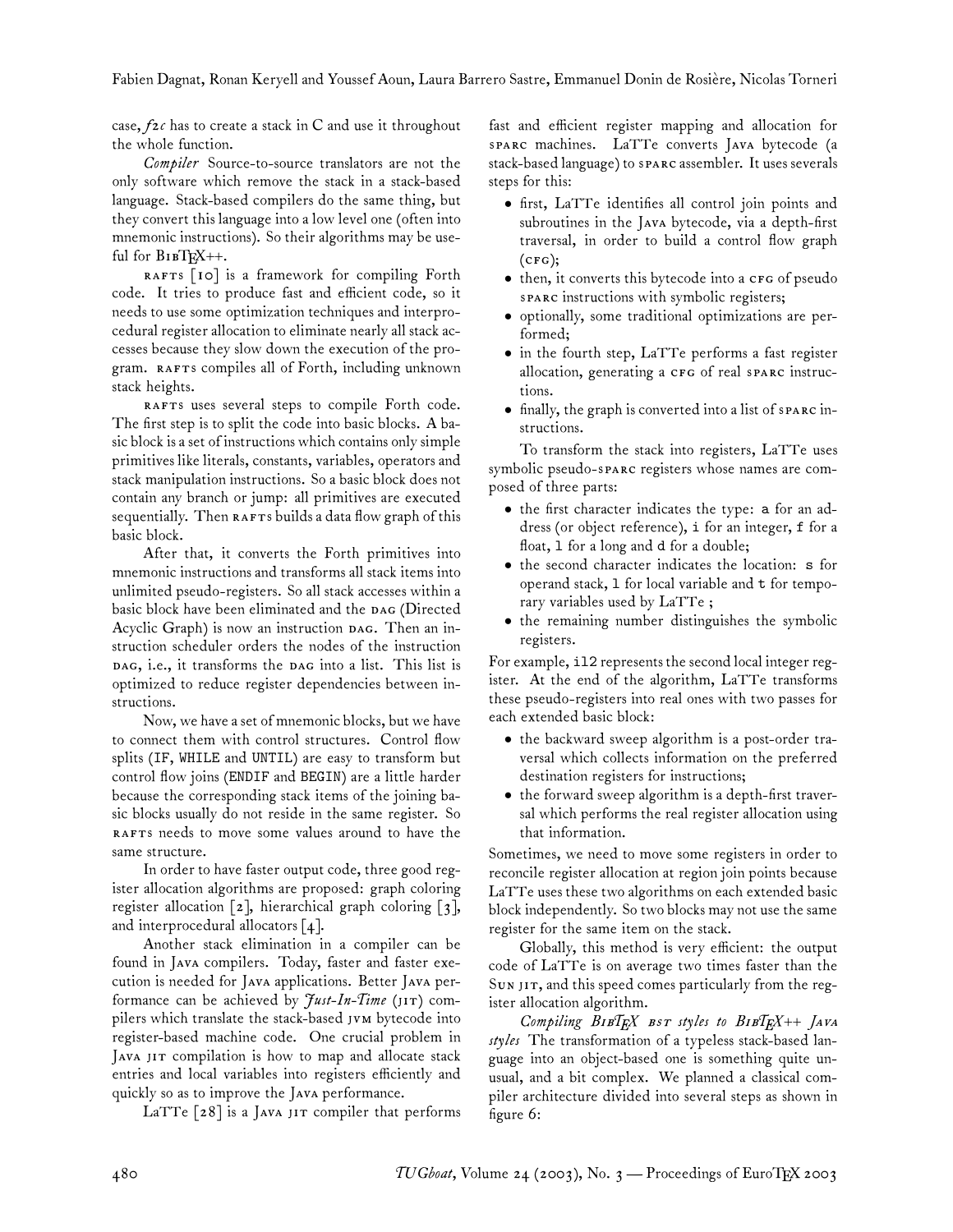

FIG. 6: Bistro architecture.

- first, we use the BST parser to convert a BST file into a BST abstract syntax tree (AST) with a Sablecc grammar;
- then, in the tree translator the BST AST is transformed to a JAVA-like AST :
	- useful information from the tree is gathered, like function names, global variables, ... Functions are analyzed to decide if the stack can be removed and if so what is the number of inputoutput parameters;
	- unlike BST, JAVA is a type-based language, so we need to know the type of every variable in the non-stack-based session. But in some cases, it is very difficult to find this type, so if we cannot determine it, we use instead a *Cell* object: an object that can store both an integer and a string;
	- $-$  with this data, the  $BSTAST$  is translated into a  $\sqrt{\text{AVA AST}}$
- later, the JAVA AST tree is optimized with some classical transformations such as constant propagation, dependencies reduction, transformation of integer into boolean in the condition block, dead code elimination, peephole optimizations, ...;
- at last, a JAVA file is written by the prettyprinter and the new JAVA  $B1BT_{X++}$  style can be compiled and used.

Globally, some BST code like

```
FUNCTION {or}
```

```
{ { pop$ #1 }
    'skip$
  if$
}
will be converted into JAVA as
public int or( int i0 , int i1 )
{
   if( i1 > 0 )
   {
       i0 = 1;}
   return( i0 );
}
```
For most users and style designers, since the second block of code has been optimized for human comprehension, it should be easier to modify an existing style as a development basis of a new native  $B1BT_{E}X++$  style.

Furthermore, because there are more JAVA programmers than BST ones, new arbitrary and complex styles will be easier to create with  $B1BTRX++$  than with BIBTEX. If a simple interpreter had been designed instead of a translator, this would not have been possible.

More information on the BST to JAVA compilation can be found in [8] but 2 phases are detailed here.

Java translation First, information about functions is searched for in the BST AST. For each function, we try to obtain the name of the function, the number of input and output parameters and the possibility of removing the stack in this function (unfortunately this is not always possible).

Then the type of the arguments of all functions are inferred with type propagation from hints found in the program outside the stack, such as typed constants (a string or an integer), typed global variables, and use of BIBTEX functions with well-known entry or return types. The propagation is recursively done for all the home-made functions. Propagation is done in both directions in a use-def or def-use way to deal with typed entries or output. Some further abstractions are used to follow the dependency graph even if there are stack manipulation operations in the code such as duplicate\$, pop\$ or swap\$.

When it is not possible to infer the type, it indicates that we will have to use a polymorphic *Cell* object which can store either a string or an integer.

Next the body of the functions and their stacks are analyzed to determine how many Java local variables we will have to use, and their types.

With all this information, the BST code is translated to Java functions where we can remove the stack by using local variables instead of stack items when possible, or generate JAVA functions with a JAVA stack when stack removal is not possible. Variables are named accordingly to figure 7. If the type has been inferred, the native J types String or int are used instead of our polymorphic type *Cell*.

If stack removal is not possible in a given function, the stack architecture is kept, but with a JAVA API. The generated code looks like this:

```
public void format_bdate()
{
  stack.push(year);
  stack.push(BuiltIn.empty(
         stack.pop().getString()));
  if( stack.pop().getInt() > 0)
  {
    stack.push("there's no year in ");
    stack.push(BuiltIn.cite( bib ));
    stack.push(stack.pop().getString()
```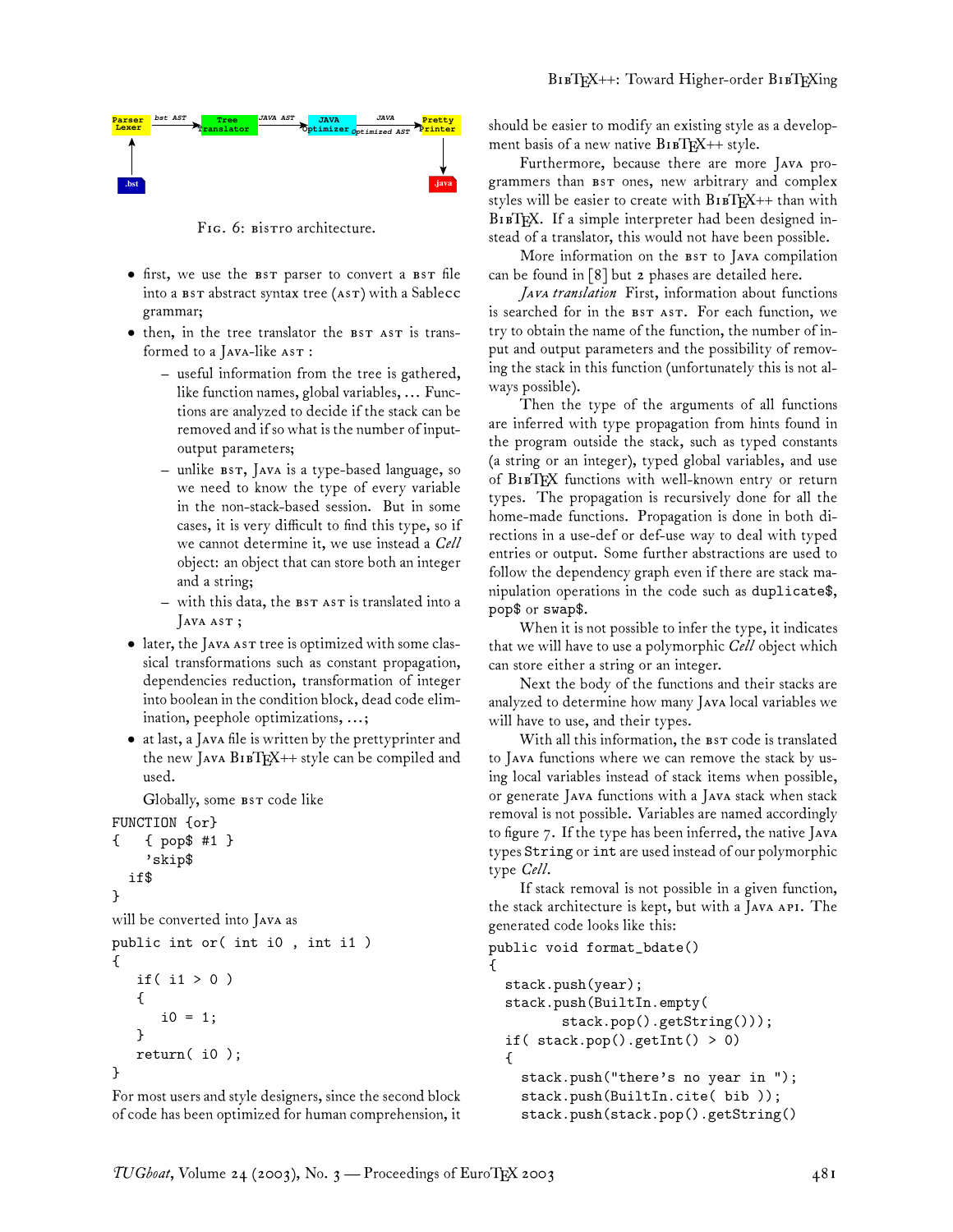}



FIG. 7: Variable notations in Bistro.

```
+stack.pop().getString());
    System.err.println("Warning : "
                       +stack.pop()
                              .getString()
                       +".");
  }
  else
  {
    stack.push(year);
  }
}
```
If a function with a stack is called by another function, the latter will have a stack too.

Calls to any of the  $37$  built-in functions of  $B1BTEX$ are translated to direct JAVA code when possible (such as for +) or to calls to equivalent functions in the  $B1BT_{E}X++$ library.

For example, the translation of this BST function:

```
FUNCTION {format.lastchecked}
{ lastchecked empty$
    { "" }
    { inbrackets "cited " lastchecked * }
  if$
}
will be (without optimizations)
public String format_lastchecked( )
\mathbf{f}String s0 , s1;
   int i0;
   s0 = lastchecked;
   i0 = BuiltIn.empty(s0);
   if( i0 > 0 )
   {
      s0 = "";
   }
   else
   {
      inbrackets( );
```

```
s0 = "cited";
   s1 = lastchecked;
   s0 = s0 + s1;}
return( s0 );
```
We can see the call to the empty function and the translation of the  $*$   $\texttt{BST}$  concatenation operator to the  $+$  JAVA concatenation.

The BST control flow operators if \$ and while\$ are replaced by their Java counterparts.

After these four passes, we have a Java as  $\mathbf r$  but this code is not optimized at all, so we need to clarify it a little.

*JAVA optimization* We decided to use several types of independent optimizations in order to provide a final optimization which is fully customizable by the user. We do not need very complex optimizations, because the aim of this is to increase legibility, rather than speed execution. Another reason for using simple optimizations is that the input code was written by human programmers in a not very understandable language, so they tried to write this code cleanly.

We use eight different functions for this:

- an if optimizer simply removes all the empty then or else blocks found in a plain BST code;
- a copy and constant propagation function removes most of the variables generated, instead of stack usage. This increases the quality of the next phase, dead code elimination;
- a dead code elimination function is associated with the propagation optimization to remove many useless definitions, because it deletes all *write after write* dependencies;
- a boolean translator: since in the BST language there is no boolean type, this optimization tries to transform integer to boolean in if and while conditions. For example, it will transform if( BuiltIn.equal( $i1$ ,  $i2$ ) > 0) to if( $i1$ == i2 );
- other small optimizations such as peep-hole optimization and poor-man partial evaluation: for example, transforming a1=a0+0; into a1=a0; or "some"+"thing" into "something", and so on. These optimizations only try to increase the readability of the JAVA code.

After these optimizations we get somewhat cleaner code, such as this from a previous example:

```
public String format_lastchecked( )
{
   String s0;
   if( BuiltIn.empty( lastchecked ) > 0 )
   {
```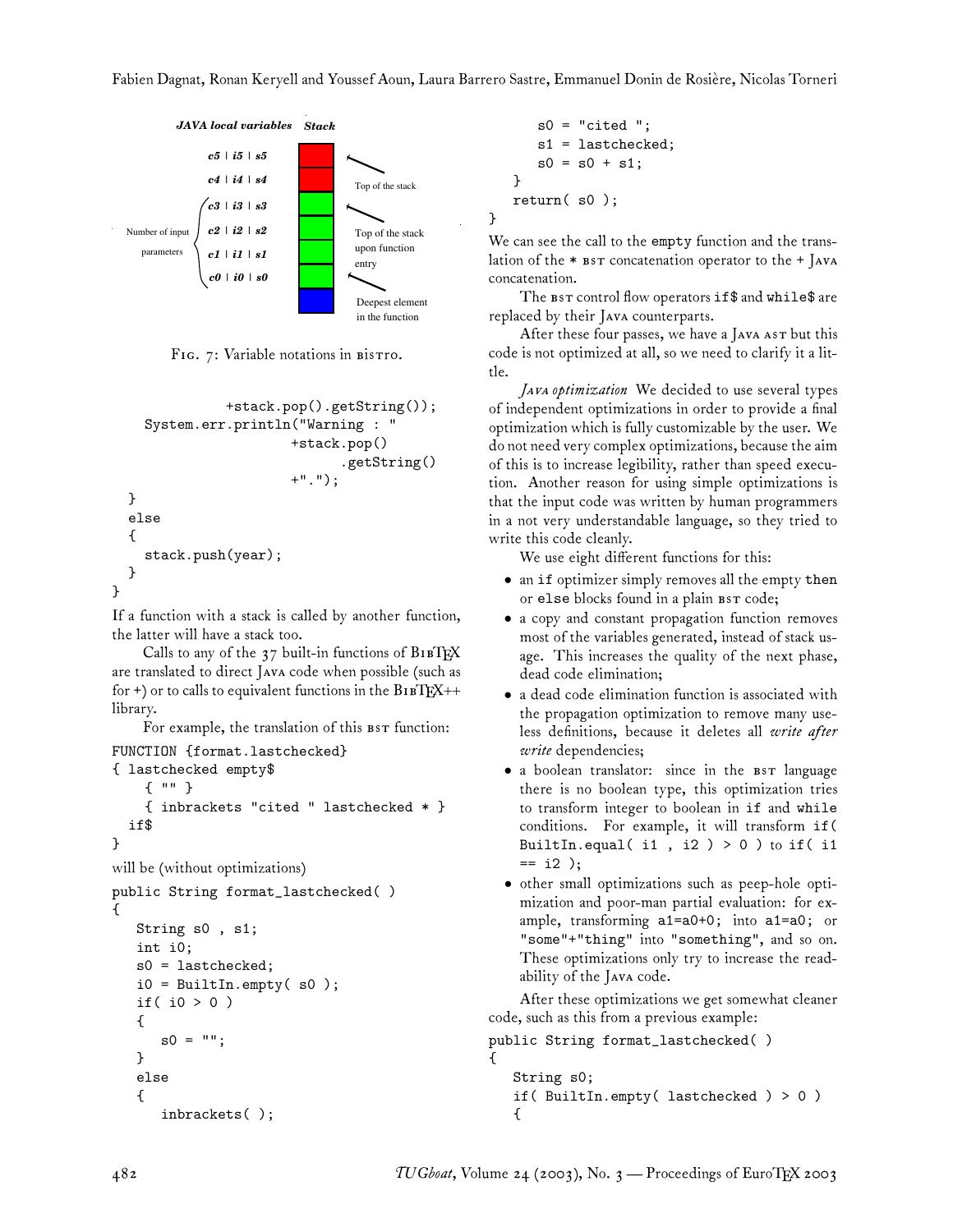```
s0 = "";
}
else
{
   inbrackets( );
   s0 = "cited " + lastchecked;
}
return( s0 );
```

```
}
```
If we look at another function from plain.bst:

```
FUNCTION {new.sentence}
{ output.state after.block =
   'skip$
   { output.state before.all =
      'skip$
      { after.sentence 'output.state := }
     if$
   }
  if$
}
This is translated to rather long JAVA code:
public void new_sentence( )
{
   int i0 , i1;
   i0 = output_state;
   i1 = after_block;
   i0 = BuiltIn.equal(i1, i0);
   if( i0 > 0 )
   {
   }
   else
   {
      i0 = output_state;
      i1 = before_all;
      i0 = BuiltIn.equal( i1, i0);
      if( i0 > 0 )
      {
      }
      else
      {
         i0 = after_sentence;
         output_state = i0;
      }
   }
```
}

but the optimizations downsize it to a more understandable function:

```
public void new_sentence( )
{
   if( output_state != after_block )
   {
      if( output_state != before_all )
      {
```

```
output_state = after_sentence;
   }
}
```
We can see in this example many different optimizations at work:

- all empty *then* blocks have been removed;
- all global variables have been propagated: the code i0 = after\_sentence; output\_state = i0; has been transformed into output\_state = after\_sentence; We no longer use any local variables;
- some built-in functions have been converted to boolean operators: the BuiltIn.equal( i1, i0) > 0 is now a simple i1 > i0.

So we can see here that all these transformations are pretty efficient. Indeed, the optimized function is much more readable that the non-optimized one.

### *Plugins and meta-plugins*

}

*Plugins architecture* The strategy pattern used is based on hook mechanisms such as that used in the Emacs editor. In the original design, many hook points are chosen to enable users to insert calls to their own functions.

From a software engineering point of view, it is close to aspect programming, but in a restrictive way since all the points that can be modified are defined in advance. We think this approach is more tractable but if some features are not easy to implement with the existing hooks, more can be added since  $B1BTRX++$  is also an evolving open source program.

Lots of hook objects can be used to replace objects in the current architecture, thus modifying the global behavior, as in the following examples.

Some other specialization frameworks remain to be studied further in this context to fit future extensions, such as direct subclassing of  $B1BTRX++$  classes, aspect programming, and reflection and introspection on BIBTEX++ classes. The main issue is that code complexity remains manageable and security is not endangered.

*Parsers* The management of the various inputs is dealt with by parsers crafted to each input format. They rely heavily on the Sablecc parser generator  $\lceil 12 \rceil$  to speed up retargeting of  $B1BT_{E}X++$  to a new data format.

New parsers can be loaded as plugins in  $B1BTRX++$ when requested by the user.

*Prettyprinters* Writing plugins to output new .bib database files does not cause any trouble since it is a simple prettyprinter that outputs the internal database representation.

But automatically translating the  $B1BT_{E}X++$  output into another language or targeting a new typesetting system is far more challenging. Basically,  $B1BT_{\rm E}X++$  is a tool able to run BIBTEX++ native code or BIBTEX code in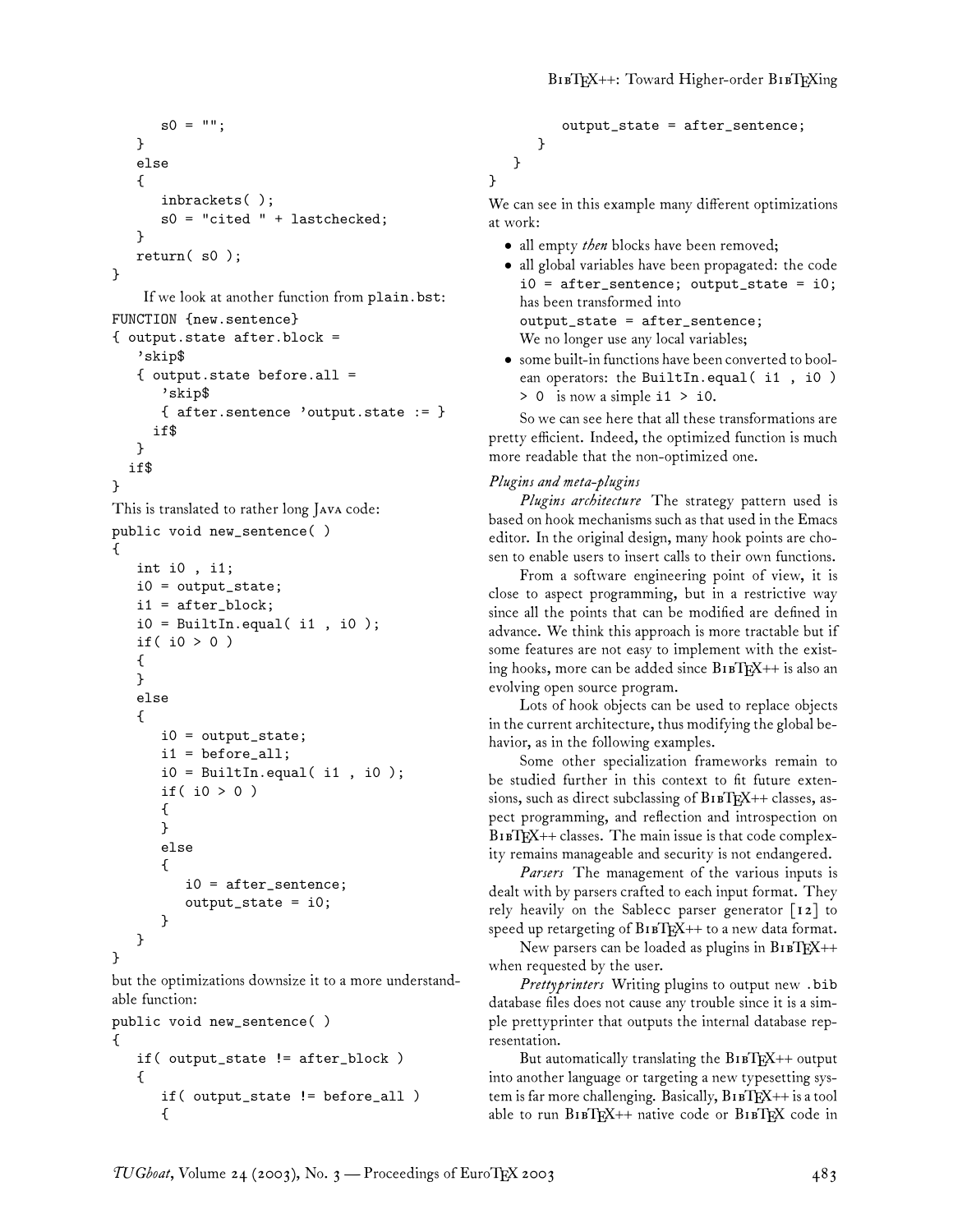an improved way, but is not able to abstract the semantics of what a piece of BIBTEX code itself really does (of course; in fact, this is an intractable issue from theoretical computer science).  $B1BTRX++$  has no idea that it is outputting an author name or a conference name: it is executing a JAVA procedure with a side effect that outputs a string.

Thus, we can only rely on some heuristics to deal with the prettyprinter parameterization, such as recognizing a .bib text output and translating it.

Since it is not possible to understand the  $B1BTRX++$ style it is not possible to modify it for retargeting the LATEX output to another typesetting format. Instead, one can translate the LATEX output item to another format. This is simple to do since generally bibliography styles do not generate complex TFX programs, but only text with some simple LATEX mark-up tags. On the other hand, the *key* information, being directly managed by BIBTEX and BIBTEX++, can be dealt with by the plugin and output in the correct format.

Modifying the output of the bibliography style with a plugin is harder, since one should access the type of the data. For example if one wants to write a plugin to modify any existing style to display the dates in a numerical form instead of a textual one, say by replacing via regular expression mechanisms all occurrences of "November" with "11", one needs to apply this translation process only on the date field which we are ... not aware of! And what would happen if an author is named "November"?

This kind of problem is similar to automatic translation of buggy pre-year-2000 programs that cannot deal with years after 1999 to cleaner programs that can deal with them. Automatic transformations must be applied only on code that certainly deals with dates and not other numerical computations.

An interesting approach could be to type the output text with the data attribute used to build this text through  $B1BTRX++$ , in order to approximate the data dependence graph with a slicing approach  $\lceil 26 \rceil$  (that is, to extract from the style code only the minimal code needed to generate the value of a given variable) statically during the  $B1BY$  compilation process or by statically analyzing the JAVA  $B1BTEX++$  style. In this way it could be easy to determine that a given part of the text is a textual representation of the year, the author names, or the title, and use this information to translate these texts in a representation without \bibitem and so on, suitable for other typesetting tools. The typeset output for LATEX could thus be retargeted easily since we would now have in the output what is an author name, what is a surname, what is a conference title, etc.

Since we only want to know what input fields are involved on a given output field, we can use dynamic dependence graph reconstruction. Since  $B1BTRX++$  is programmed in an object oriented language, overloading of the data type class to embed this on-the-fly dependence graph construction could be easy. At the  $B1BT\beta X++$  output procedure, for each character, the input fields used to compute its value is known.

This is similar for example to the tainting concept of variables used in the Perl language for security reasons, to know if a variable value has been computed by using a value given by the user, or not. If yes, and that variable is used to execute a privileged operation, the programmer may refuse to execute such a dangerous thing by using tainted mode.

The automatic internationalization process uses the same approach to translate the output text from one language to another. But if we have existing bibliography styles, say, for  $l$  languages and we want to be able to translate every language to any other, we need to write  $l(l-1)$ translators, which is cumbersome. Instead, if we introduce a kind of "*esperanto*" intermediate abstract representation, we only need to write  $l$  translators to this intermediate form and then  $l$  prettyprinters to each language.

Another way for classical BST crude code translation would be to use pattern matching to translate common piece of code. Of course, since no semantics recognition can be used, this method is not very adaptable.

*Code transformation* It is interesting to have a code transformation engine in  $B1BTRX++$  to allow plugins to modify the behavior of other styles, and implement other features.

Transformations could be done at different levels in  $B1BTRX++$ , on the  $B1BTRX++$  $J$ AVA  $B$ IBTEX++ style more generally, or more conservatively on the input data structures.

The code transformation itself could use the hook mechanisms already present in the code, or an aspect programming tier in the  $B1BTRX++$  infrastructure. A low level approach could be to allow plugins to modify the code (for example, adding at the end of the output routine a call to a new procedure that will output a new field) by using Java reflection and introspection.

Of course, from the security point of view this should be very carefully controlled to avoid plugin malware rewriting security checking in  $B1BTRX++$ . But this can also be enforced by the underlying JAVA security model, which we turn to now.

*Security model* In a tool such as this, where code can be downloaded by foreign documents automatically and transparently from alien servers, security sounds a little scary. It could be easy to design  $B1BT_{E}X++$  viruses.

Hopefully, B1BTEX++ is written in JAVA, which implements a sensible security model controlling in a centralized way the execution of arbitrary code [18] at a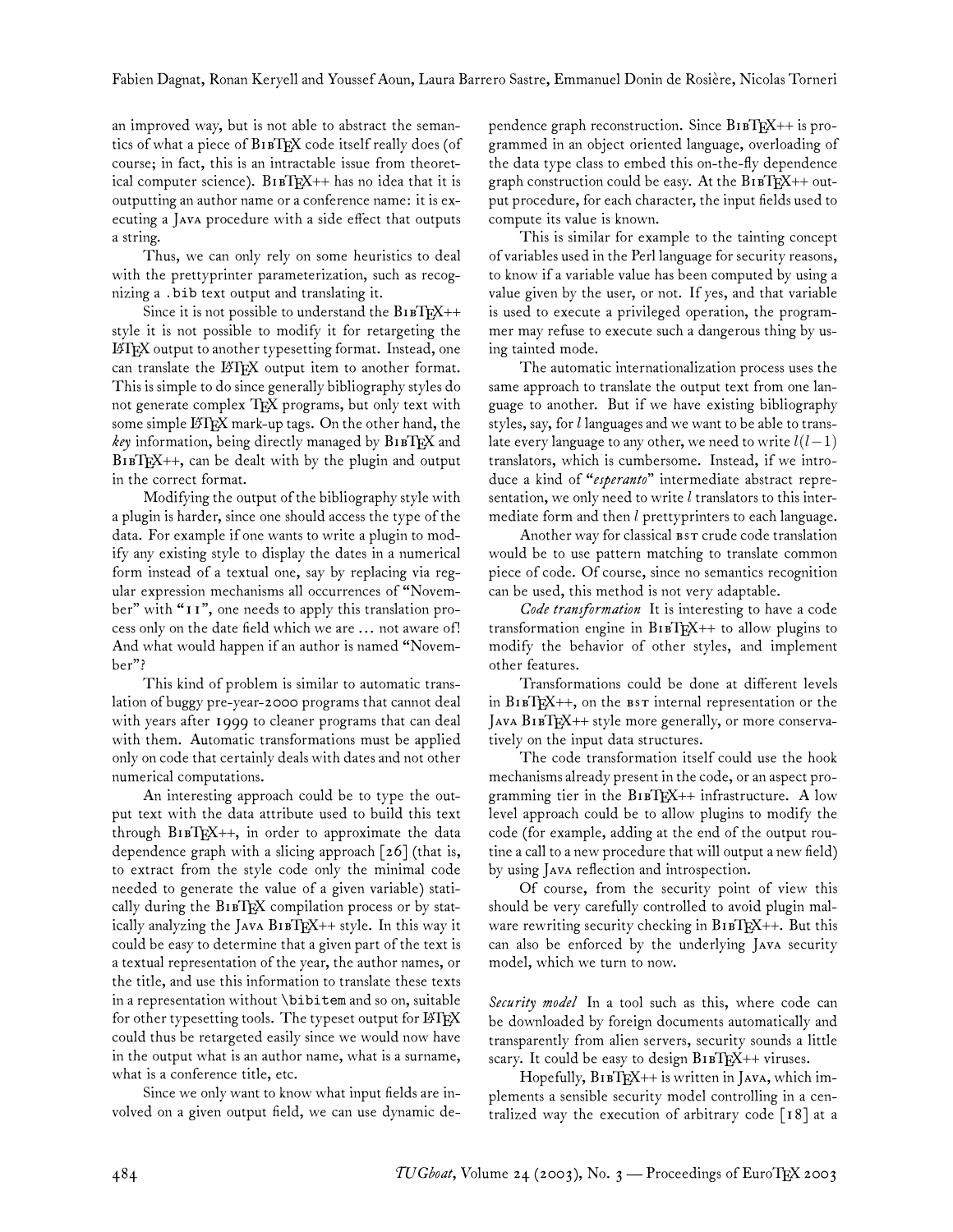very fine level.

We use this mechanism that has been tailored to allow secure execution of programs retrieved from the Internet (applets) in web browsers in a similar way.

It is used in  $B1BTRX++$  to avoid plugin code accessing sensitive local resources, modifying the security infrastructure of  $B1BT_{F}X++$ , and other obvious concerns.

```
At installation, the policy file contains
```

```
grant {
```

```
permission java.util.PropertyPermission
  "bib_max", "read,write";
```

```
};
```

```
grant codeBase "file:${bib_lib}" {
permission java.io.FilePermission
  "<<ALL FILES>>", "read,write,execute";
permission java.util.PropertyPermission
  "bib_cache", "read";
permission java.util.PropertyPermission
  "bib_lib", "read";
permission java.util.PropertyPermission
  "java.class.path", "read";
};
```
All classes except those inside the  $B1BTEX++$  library (thus, plugins and styles) can only access one environment variable: bib\_max. It is the maximum length of a string in a style.

*Performance results* With the power of modern computers compared with the older computers at the beginning of BTEX, we may think that compiling a bibliography must be quite fast and not significant in the composing time.

But although the original  $B \r{1}E X$  is quite simple and fast,  $B1BTRX++$  is noticeably more complex with its compiler engine and various optimization phases. One could ask if it is still fast enough.

Some tests were made on a Athlon xP 2000+ PC with 512 MB of RAM with *jare* (Java 2 Runtime Environment) version  $1.4.1$  for LINUX. The BIBTEX++ programs were compiled by the Sun javac with the -0 option to optimize the code.

Besides the performance evaluation, the compatibility of  $\texttt{bistr}$  with  $\texttt{BisT}$  styles has been investigated by compiling all 152 styles in the MiKTFX distribution. This allowed us to find and correct some bugs in our software, as well as some bugs in old BIBTEX styles.

The execution time and the size of the styles between the optimized version of  $\text{Bis}$  and  $\text{Bis}$ TEX++ and the normal one is compared in figure 8. We can see with the **Bistro** execution time that it is two times slower to generate optimized Java style file than non-optimized one. Nevertheless, the compilation of a .bst style file to a Java class file remains quite fast, by considering the



FIG. 8: Total execution time of the BIBTEX++ components on 152 styles.



FIG. 9: Mean size of some style formats.

BisTro execution time plus the javac execution time to generate the class file: only 3.2 seconds on average per .bst file without any optimization and 4.4 seconds with all the optimizations. Furthermore, since we use a cache mechanism to compile a new BST file to JAVA only once, this compilation time is spent only the first time we use a  $s$ r style: all subsequent executions of  $B_1$  $E_1K$ ++ with the old BIBTEX style will skip the compilation phase and thus run faster.

The execution of  $B1BT_{E}X++$  is far slower than the original  $B$ IBTEX (that runs in about 0.04 second on a small example), but this is not disturbing for a normal user because he just has to compile the .bst file once (the 3.2 seconds above), and next time the creation of the .bbl file will only take 0.8 second.

Finally, the optimizations are not very useful for a standard  $B1BTRX++$  user: it increases the compilation time but does not decrease the execution time.

Nevertheless they are useful for style designers. Indeed we have already seen that there are two ways of creating a new style, by modifying an existing one or by creating a new one from scratch. For both, it is easier with BIBTEX++ than with BIBTEX because the JAVA language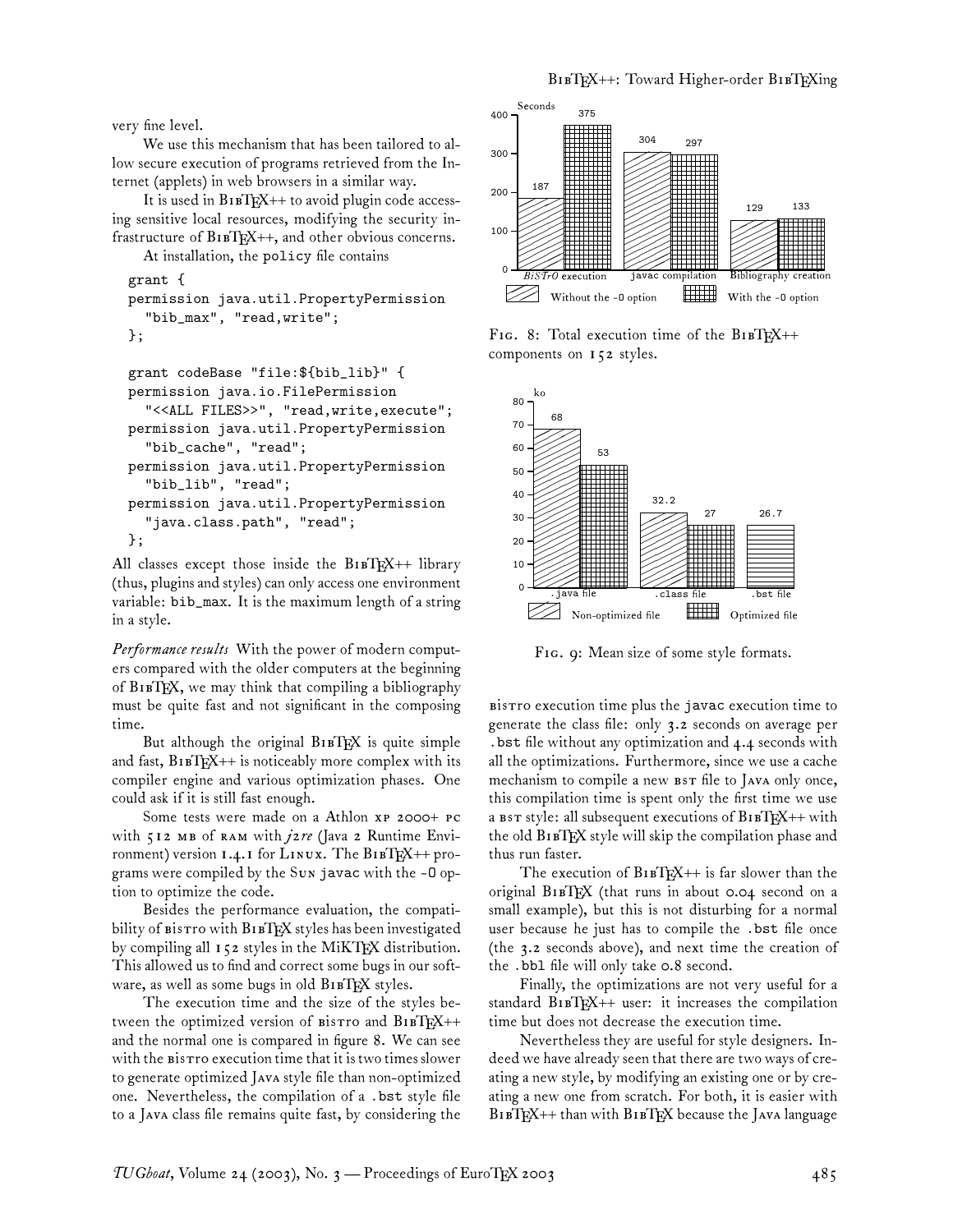is far more expressive, higher level and comprehensible than the BST language.

In order to help developers who want to reuse an old style, they can ask **Bistro** to optimize its output code. Nevertheless, as we have just seen, these optimizations do not decrease the execution time of the bibliography generation, mainly because the JAVA compiler also optimizes the code when we compile it. So these optimizations are mainly useful for a style designer as a reverseengineering framework.

We can see in the histogram in figure 9 that these optimizations decrease the size of the .java style file by 22% and the size of the .class file by 16%. So they reduce the length of the code at least (it is usually easier to understand shorter code), but also increases its legibility as we have seen in the optimization code examples.

We can also note that the optimized .class files has almost the same size as the original .bst files. But since these class files were automatically generated we can imagine that hand-made  $B1BT_{F}X++$  style files will be smaller than B1BTEX ones, so they will be more easily downloadable and sharable.

### *Related work*

There are many other open tools available to deal with bibliographies [6], but to our knowledge none tackles both extensibility and BIBTEX compatibility.

Nevertheless some are closely related to our project, such as MIBIBTEX and Bibulus.

 $M/B$ *IB*<sup>T</sup> $EX$  MlB<sub>IB</sub>T<sub>E</sub>X<sub>[15]</sub> is a multilingual version of BIBTEX rewritten in C. The database files and behavior remain mostly compatible with B1BTEX with small extensions.

The cited article introduces in a well documented way the domain and issues related with bibliography internationalization and typography.

The main point of MIBIBTEX is the introduction of language switches inside the bibliography items to be able to choose the most correct translation given by the author according to the current language, such as different notes or different transliterations of an author name.

Some other fields, such as the dates and so on, are also naturally translated.

Some extensions are planned, such as using Unicode and a localized sort, but extensibility relies on adding features in the code.

*Bibulus* Another tool tackles multilingual bibliographies with an extensible framework, but without a  $B1BYK$ compatibility for styles: Bibulus [27].

As with B1BTEX++ written in Java, Bibulus is written in a language that can deal natively with Unicode: Perl. This allows dealing with all the world's languages.

Since collators are also available, sorting can be done according to the requested language.

The input database format uses  $x \sim u$  but a tool has been written to translate  $B1BTK$ 's native . bib files to the Bibulus format. The format is typed more strongly, to ease further internationalization. For example the gender of the author is defined to allow for grammatical variation in some languages.

Although Bibulus is right now targeted at the LATEX environment, other input or output formats could easily be added.

Some style parameters can be written directly in the source document to change the behavior and new items can be added to a citation to override or specialize some points of the bibliography for this particular document, or to add an annotation in the current context and language.<sup>3</sup>

The extensibility is based on two methods. First, as in  $B1BTEX++$ , there are many hooks to enable the style programmer to modify the standard behavior of Bibulus, such as rewriting things in the parser and so on. Next, since Perl is also an object oriented language, the style programmer can override some methods of Bibulus objects.

But since there is no security model in Perl beyond tainted mode, it seems difficult to allow for secure execution of styles from the hostile world.

#### *Conclusion*

BIBTEX++ is an extendable tool dealing with the bibliographical area of electronic documents. It aims at extending the well known BIBTEX in the LATEX world by adding modern features such as Unicode document encoding, Internet capabilities, scalability to future usages, and future tools through plugin mechanisms and at the same time to remain compatible with plain old  $B$ 1 $B$ TEX.

BTEX++ is a free software program written in Java, a clean portable object oriented language that natively handles Unicode. Since it is written in JAVA,  $BIBTEX++$  is ready to run on every JAVA-enabled computer, although the installation phase is still to be streamlined.

BTEX++ uses advanced compiler techniques in a compiler (Bistro) for recycling "dusty deck" BST and  $BIB$  files. It translates a native  $BIBT$ <sub>F</sub>X style written in the  $\texttt{bsr}$  stack language to a new  $\texttt{BiBTRX++}$  style written in Java that can be extended further as a basis of a class of new styles. Right now, BIBTEX++ has been tested on  $L$ INUX and Windows<sup>TM</sup> on all the BIBTEX styles found in the teTFX and MiKTFX distribution. Indeed it allowed us to find that some of these styles are incorrect.

<sup>3.</sup> This interesting idea could be realized in  $B1BTEX++$  by writing a plugin.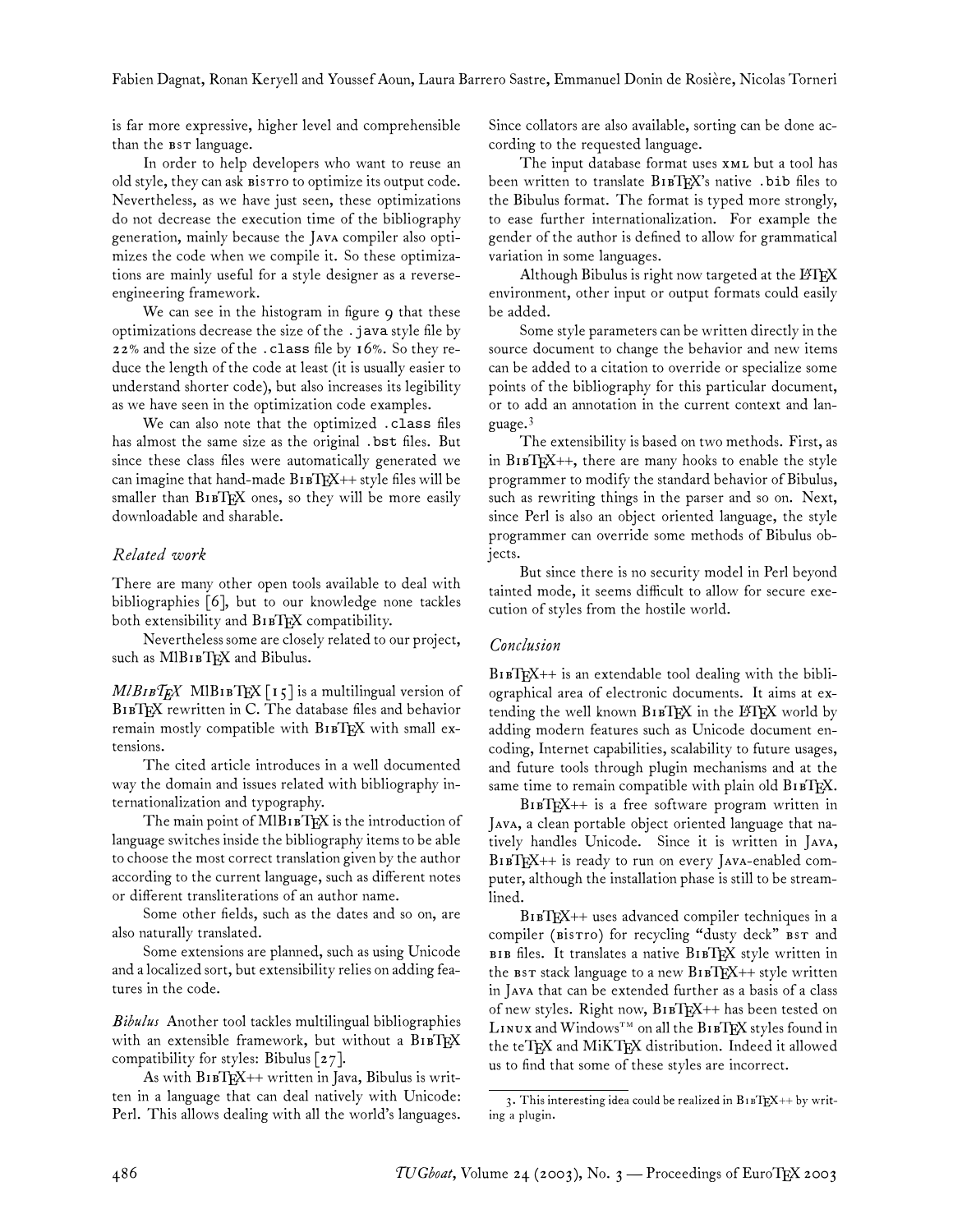The plugin architecture is still to be developed in the current version with a general extension framework.

Other input front-ends and output back-ends are still to be written for tools other than LATEX, such as OpenOffice and  $DocBook$ . But once these plugins are written we can reach the great bibliographical unification: for example having a Word<sup>TM</sup> document with an bibliography database fetched from the Internet using a . bst  $B \times Y$  style for a journal found on the Internet.

The Bistro compiler that currently generates JAVA code for a JAVA  $B$ IBTEX library could be retargeted to other bibliographical tools such as Bibulus in Perl with its own library.

Another usage of Bistro is to ease the development of plain  $B$ IBTEX files. Since it can translate  $B$ s $T$  code into cleaner JAVA code it can be seen as a reverse-engineering tool for people more comfortable with JAVA than BST.

A code transformation framework for automatic localization of an existing  $B1BTFX$  style is still to be studied, to understand the output from a given language to another one.

From a computer science point of view, it is fascinating to see how many interesting research questions are to be solved in a tool as simple at first glance as a bibliographical management system. But this must not move us away from the typography domain with some issues such as how to deal with complete mix of Latin, Arabic, Chinese, ... entries in the *same* bibliography, and so on.

Further information on  $B1BT_FX++$  with its code can be found at http://bibtex.enstb.org.

#### *Thanks*

The authors want to thank all the students that have worked with them during their studies on the  $B1BTRX++$ project through various internships in the Computer Science Laboratory at ENSTBI: Laurent CORDIVAL, Guillaume FERRIER, and Emmanuel VALLIET who programmed the first lines and the infrastructure with Nicolas TORNERI during their first year internship (PAP 2P in 2000), Etienne DE BENOIST, Martin BRISBARRE, Aude JACQUOT, Olivier MULLER, Mathieu SERVILLAT and Mohamed Firass SQUALLI HOUSSAINI who extended it ( $PAP$ ,  $5$  in 2001), and Sergio GRAU PUERTO for the first review of stack removal.

#### *Bibliography*

- [1] Per Abrahamsen and David Kastrup. AUCTEX: An integrated TEX/LHEX environment, 2004. http: //www.gnu.org/software/auctex.
- [2] Preston Briggs. Register allocation via graph coloring. Technical Report TR92-183, Rice University, 24, 1992.
- [3] David Callahan and Brian Koblenz. Register allocation via hierarchical graph coloring. In *SIG-PLAN 91 : Conference on Programming Language Design and Implementation*, pages 192–203, 1991.
- [4] Fred C. Chow. Minimizing register usage penalty at procedure calls. In *SIGPLAN '88 : Conference on Programming Language Design and Implementation*, pages 45–58, 1988.
- [5] Patrick W. Daly. The custom-bib package. Max-Planck-Institut für Aeronomie, 2004. http://www.ctan.org/tex-archive/ macros/latex/contrib/custom-bib.
- [6] Bruce D'Arcus and John J. Lee. Open standards and software for bibliographies and cataloging, October 2003. http://wwwsearch.sourceforge.net/ bib/openbib.html.
- [7] Carsten Dominik and Stephen Eglen. RefTFX Support for IATEX Labels, References and Citations with GNU Emacs, 2004. http://remote. science.uva.nl/~dominik/Tools/reftex.
- [8] Emmanuel Donin de Rosière. From stack removing in stack-based languages to BibTEX++. Diplôme d'étude approfondie, ENSTBr, September 2003. //www.lit.enstb.org/~keryell/eleves/ ENSTBr/2002-2003/DEA/Donin\_de\_Rosiere.
- [9] Emmanuel Donin de Rosière. État de l'art sur les logiciels de gestion de références bibliographiques compatibles avec LATEX et sur la suppression de la pile dans les langages à pile. Étude bibliographique de diplôme d'étude approfondie, ENSTBr, September 2003. http: //www.lit.enstb.org/~keryell/eleves/ ENSTBr/2002-2003/EB/Donin\_de\_Rosiere.
- [10] M. Anton Ertl. A new approach to Forth native code generation. In *EuroForth '92*, pages 73–78, 1992.
- [11] M. Anton Ertl. *Implementation of Stack-Based Languages on Register Machines*. PhD thesis, Technische Universität Wien, 1996.
- [12] Étienne Gagnon. *SableCC, an object-oriented compiler framework*. PhD thesis, School of Computer Science, McGill University, Montreal, 1998.
- [13] Michel Goossens, Frank Mittelbach, and Alexander Samarin. *The L<sup>A</sup>TEX Companion*. Addison-Wesley, 1994.
- [14] Scott E. Hudson. *CUP User's Manual*. Georgia Institute of Technology, March 1996.
- [15] Jean-Michel Hufflen. European Bibliography Styles and MIBibTFX. In  $\mathit{EuroT_FX}$  2003 (this volume), ENST Bretagne, France, June 2003.
- [16] Inmos. *The Transputer Databook*, 1989.